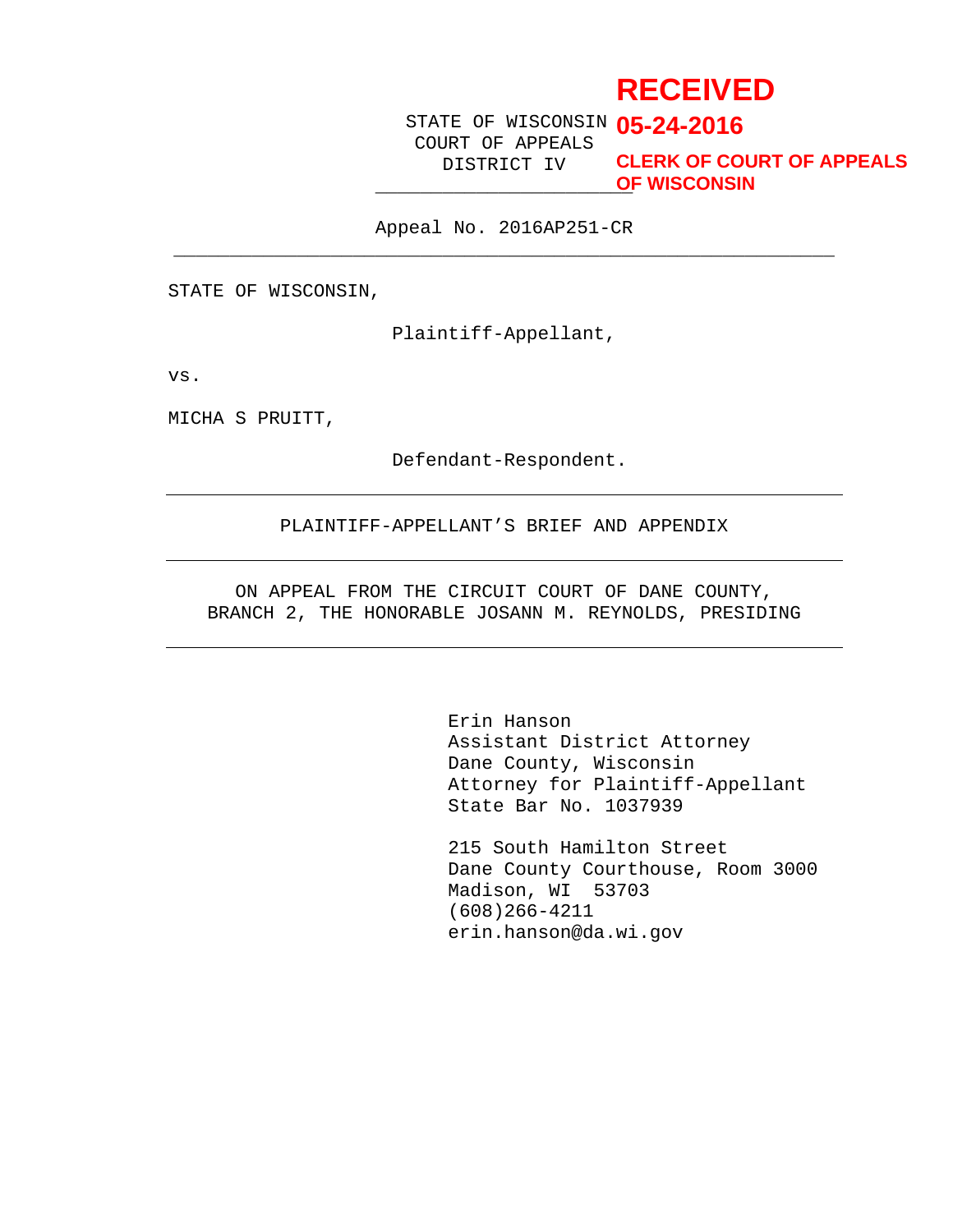# **TABLE OF CONTENTS**

| TABLE OF AUTHORITIES                       | ii             |
|--------------------------------------------|----------------|
| STATEMENT ON PUBLICATION AND ORAL ARGUMENT | iv             |
| STATEMENT OF THE ISSUES                    | iv             |
| STATEMENT OF THE CASE                      | $\overline{1}$ |
| ARGUMENT.                                  | 8              |
| CONCLUSION                                 | 25             |
| CERTIFICATION                              | 26             |
| CERTIFICATE OF COMPLIANCE.                 | 27             |
| APPENDIX CERTIFICATION.                    | 28             |
| INDEX TO APPENDIX                          | 29             |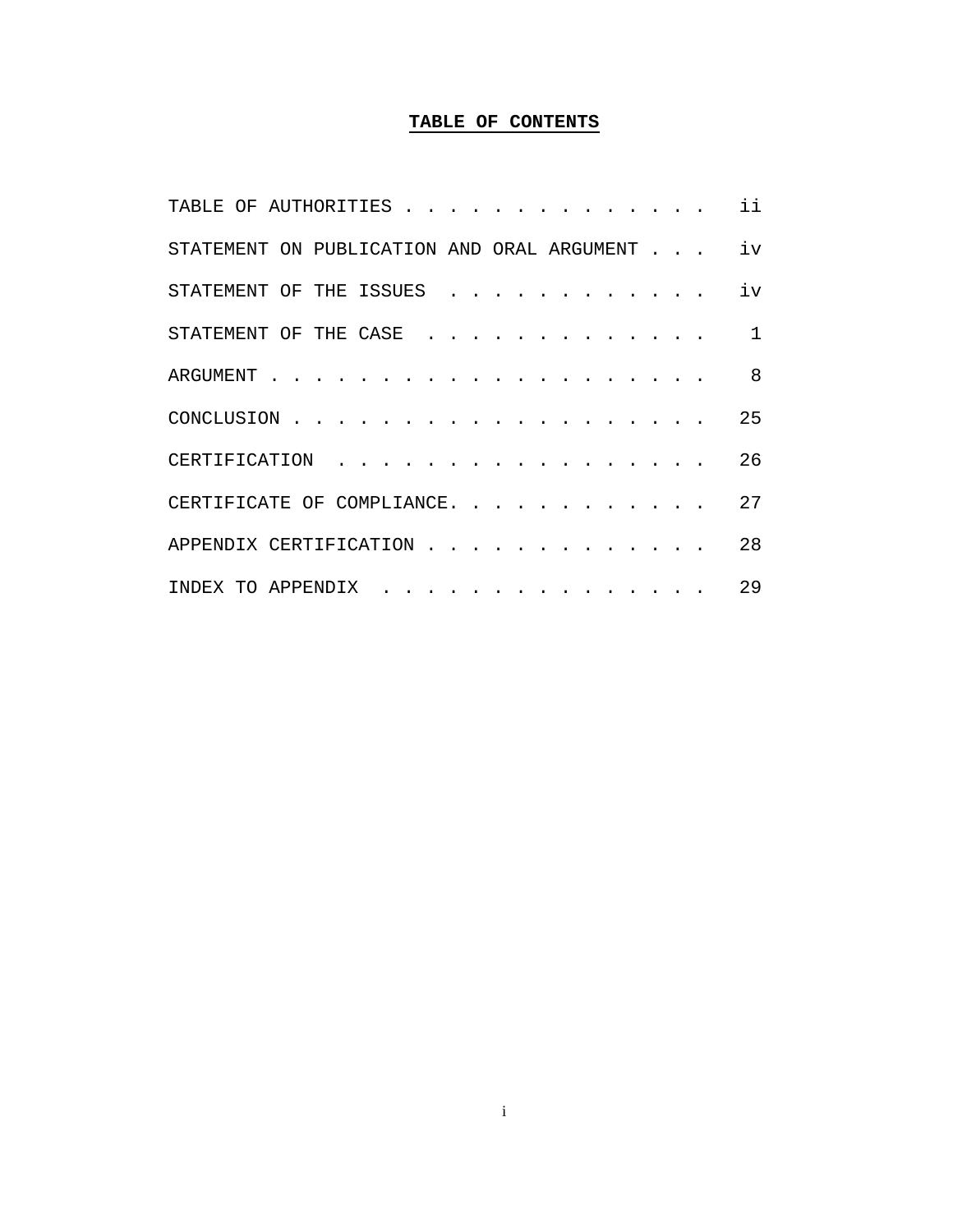# **TABLE OF AUTHORITIES**

# **CASES CITED PAGE(S)**

| Clean Wis., Inc. v. Public Serv. Comm'n,                                                            |
|-----------------------------------------------------------------------------------------------------|
| 2005 WI 93, ¶ 175, 282 Wis. 2d 250, 700<br>23<br>N.W.2d 768                                         |
| Hensley v. Endicott, 2001 WI 105, 17, 245<br>Wis. 2d 607, 629 N.W.2d 686<br>14                      |
| Kalal v. Circuit Court for Dane County, 2004<br>WI 58, ¶45, 271 Wis. 2d 633, 681 N.W.2d 110.<br>21  |
| Martineau v. State Conservation Comm'n, 46<br>Wis. 2d 443, 449, 175 N.W.2d 206 (1970)<br>23         |
| Phelps v. Physicians Ins. Co. of Wis., 2009<br>WI 74, ¶ 36, 319 Wis. 2d 1, 768 N.W.2d 615. 8,21     |
| Rao v. WMA Securities, Inc., 2008 WI 73, 135,<br>310 Wis. 2d 623, 639, 752 N.W.2d 220, 228. .<br>13 |
| State v. Hanson, 2012 WI 4, ¶ 16, 338 Wis.<br>2d 243, 808 N.W.2d 390<br>9                           |
| State v. Hemp, 2014 WI 129, ¶ 13, 359 Wis.<br>2d 320, 856 N.W.2d 811<br>8,9                         |
| State v. St. George, 2002 WI 50, 114, 252 Wis<br>2d 499, 643 N.W.2d 777<br>17                       |
| State v. Smith, 2002 WI App 118, 15, 254<br>Wis. 2d 654, 648 N.W.2d 15 17, 22-23                    |
| State v. Venneman, 180 Wis. 2d 81, 508                                                              |
| State v. Wedgeworth, 100 Wis. 2d 514, 536,<br>302 N.W.2d 810, 822 (1981)<br>18                      |
| Taylor v. Illinois, 484 U.S. 400, 410, 108<br>S.Ct. 646 (1988)<br>13                                |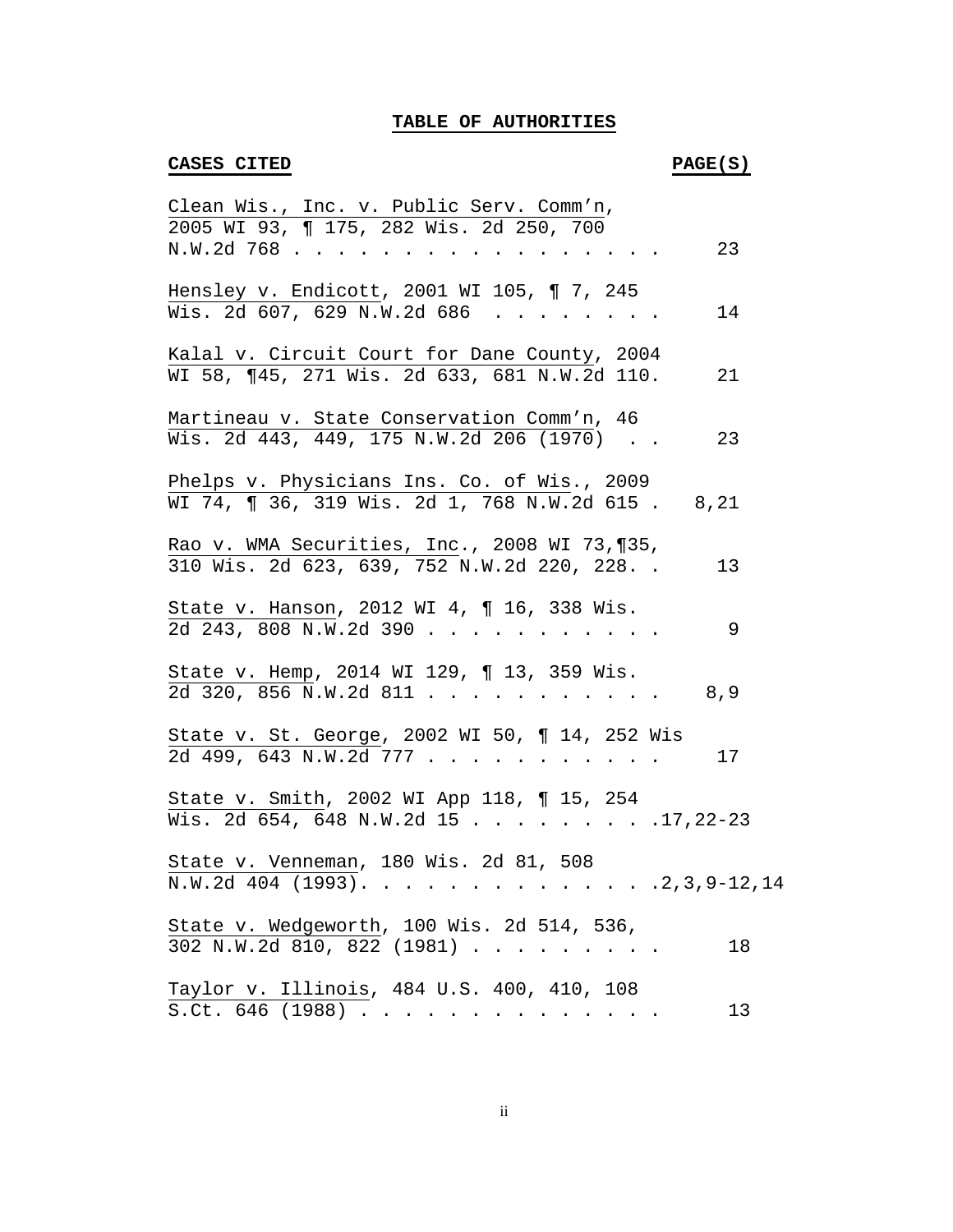#### **STATUTES CITED**

|  | Wis. Stat. § 751.12                    |  |  |  |  |  |                    | 13             |
|--|----------------------------------------|--|--|--|--|--|--------------------|----------------|
|  | Wis. Stat. § 807.13                    |  |  |  |  |  |                    | $\overline{4}$ |
|  | Wis. Stat. § 885.50(1)                 |  |  |  |  |  |                    | 19             |
|  | Wis. Stat. § 885.54(1)(c).             |  |  |  |  |  |                    | 20             |
|  | Wis. Stat. § 885.54(1)(d).             |  |  |  |  |  |                    | 20             |
|  | Wis. Stat. § 885.54(1)(h).             |  |  |  |  |  |                    | 20             |
|  | Wis. Stat. § 885.56                    |  |  |  |  |  |                    | 19             |
|  | Wis. Stat. $\frac{885.64(3)}{1}$ 20,21 |  |  |  |  |  |                    |                |
|  | Wis. Stat. § 906.11 2,6,21-24          |  |  |  |  |  |                    |                |
|  | Wis. Stat. § 967.04                    |  |  |  |  |  |                    | 19             |
|  | Wis. Stat. § 967.08 3-5,8-11,          |  |  |  |  |  | $13 - 16, 18 - 24$ |                |
|  | Wis. Stat. § 967.08(2) 2,13,16         |  |  |  |  |  |                    |                |
|  | Wis. Stat. § 970.03(13).               |  |  |  |  |  |                    | 5              |
|  | Wis. Stat. § 972.02(1)                 |  |  |  |  |  |                    | 6              |
|  | Wis. Stat. § 972.11(1)                 |  |  |  |  |  |                    | 5              |

# **Other Authorities Cited**

| Wisconsin Jury Instructions-Criminal (2015), |    |
|----------------------------------------------|----|
| 300 Credibility of Witnesses                 | 12 |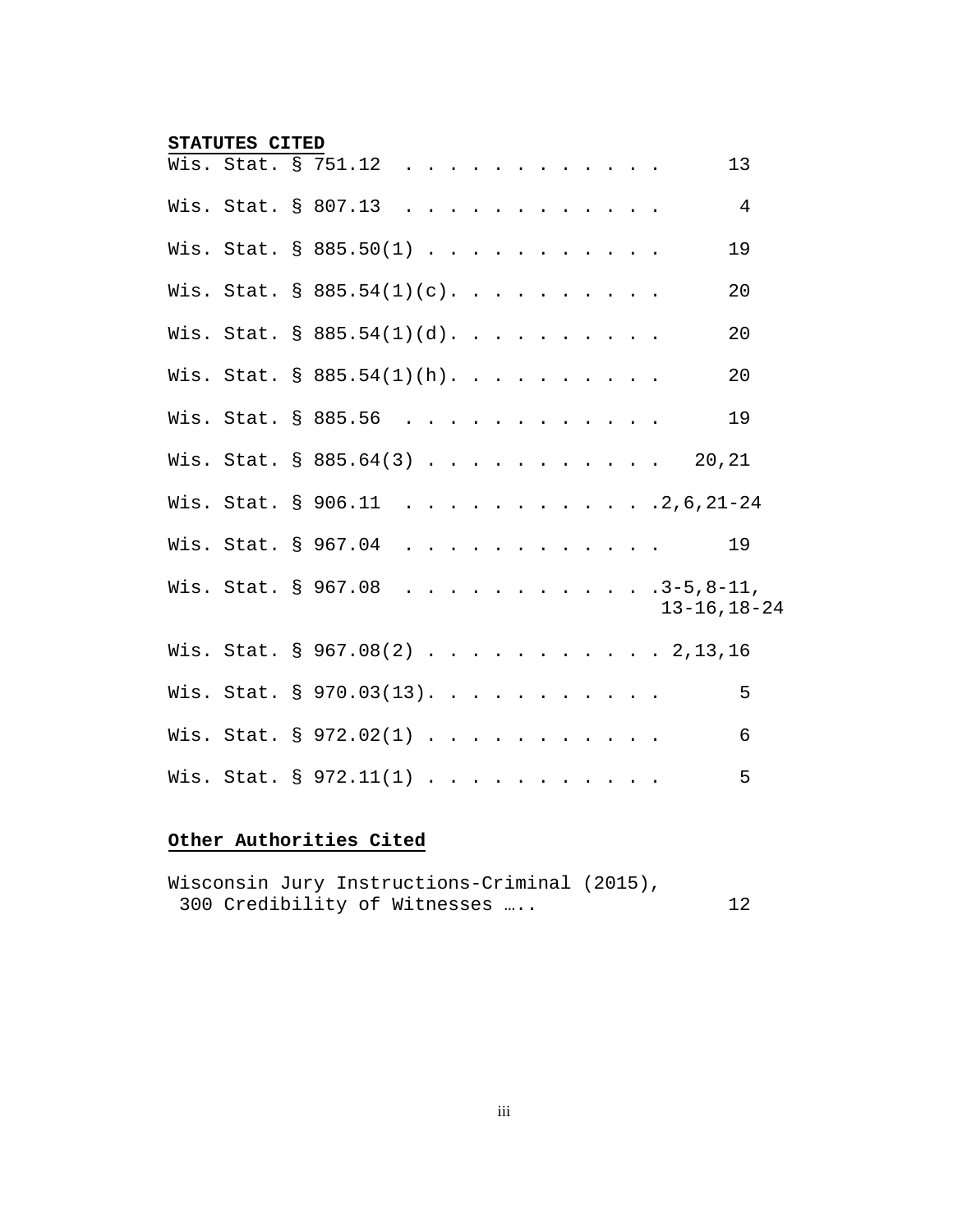#### **STATEMENT ON PUBLICATION AND ORAL ARGUMENT**

Although the State believes that the issues addressed can be decided by applying existing law to these facts, because the trial court expressed uncertainty of the existing law by fellow members of the judiciary, the State believes that publication may be necessary to assist the judiciary and the parties in litigating Wis. Stat. § 967.08 motions. As the State believes it has adequately addressed the issues in its brief, oral argument is not necessary.

#### **STATEMENT OF THE ISSUES**

**I.** AS A MATTER OF LAW, DOES SECTION 967.08 OF THE WISCONSIN STATUTES PROHIBIT TELEPHONIC TESTIMONY AT A CRIMINAL JURY TRIAL?

The trial court allowed telephone testimony over the objection of the State.

**II.** DID THE CIRCUIT COURT ERR BY INVOKING SECTION 906.11 OF THE WISCONSIN STATUTES, DESPITE THE MORE SPECIFIC STATUTORY PROVISIONS IN SECTION 967.08, WHICH DO NOT ALLOW FOR TELEPHONE TESTIMONY AT A CRIMINAL JURY TRIAL?

The trial court ruled that 906.11 allows the court discretion to allow telephone testimony at a criminal jury trial.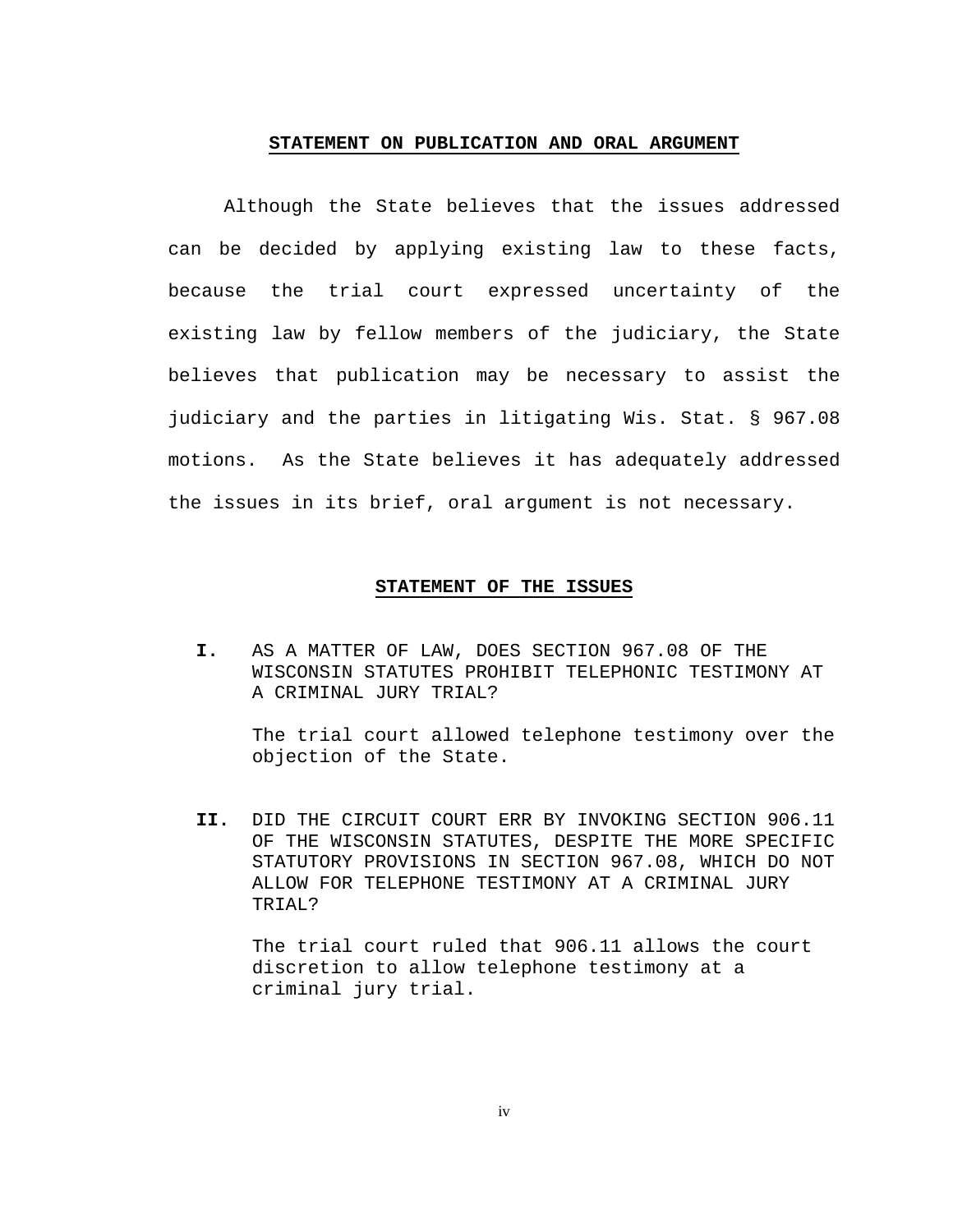### **STATEMENT OF THE CASE: FACTS AND PROCEDURAL HISTORY**

On October 16, 2014, Micha Pruitt had her initial appearance in Dane County Circuit Court, Case Number 14CM2220 (3). She was charged with misdemeanor counts of Battery and Disorderly Conduct (2:1). The case proceeded to jury trial and a jury was selected on February 1, 2016, with the trial to commence on February 5, 2016 (26).

On February 3, 2016, a status conference was held. (30). At that status conference, Pruitt's attorney informed the trial court that an "important witness" had booked a flight to Las Vegas for the day of the jury trial and was thus essentially unavailable (40:2-3; A-Ap. 2-3)<sup>[1](#page-5-0)</sup>. Pruitt's attorney asked the court "…to consider an adjournment." (40:3-4; A-Ap. 3-4). Upon questioning by the court, Pruitt's counsel stated that the witness had been personally served with a subpoena (40:4; A-Ap. 4). The trial court then asked if anybody had the witness's phone number and if either party opposed the witness appearing by telephone (40:4; A-Ap. 4). The State immediately opposed the witness appearing by telephone (40:4; A-Ap. 4). The State explained that the witness should be physically

<span id="page-5-0"></span><sup>&</sup>lt;sup>1</sup> No finding of unavailability of the witness, under Wis. Stat. § 908.04 or any other statute, was proposed by Pruitt or made by the trial court.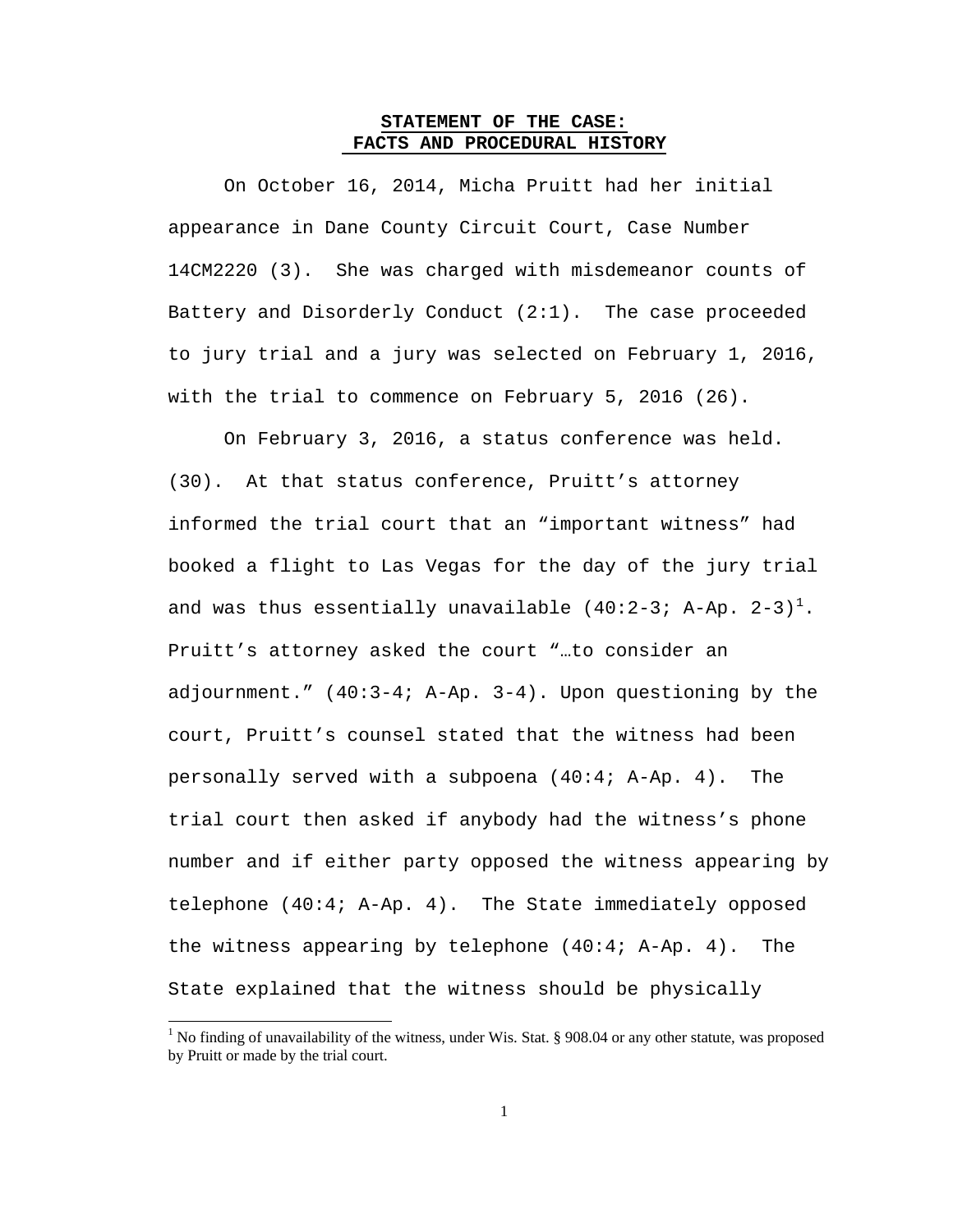present so that the jury could determine the witness's credibility and so that the State could conduct a proper cross-examination (40:5; A-Ap. 5). The State cited Wis. Stat. § 967.08(2) and *State v. Venneman[2](#page-6-0)* in arguing to the court that telephone testimony was not allowed at a jury trial (40:5; A-Ap. 5). The court found that confrontation clause implications do not apply because it was Pruitt's witness and that under Wis. Stat. § 906.11 the court has discretion to allow telephone testimony (40:5-6; A-Ap. 5- 6). The court ruled that the defense was able to have the witness appear by telephone (40:6; A-Ap. 6). In making its ruling, the court stated, "…I may be wrong, but then somebody can make the law and we'll know moving forward. I wouldn't mind at all a higher court decision telling me one way or the other that I'm right or wrong, but I could find no case directly on point." (40:7; A-Ap. 7). The court reiterated, "But I think that you will find there is no case on point interpreting that statute in conjunction with the Court's discretion to control its proceedings and specifically where there is no confrontation clause implication." (40:7; A-Ap. 7).

<span id="page-6-0"></span> <sup>2</sup> State v. Vennemann, 180 Wis. 2d 81, 508 N.W.2d 404 (1993).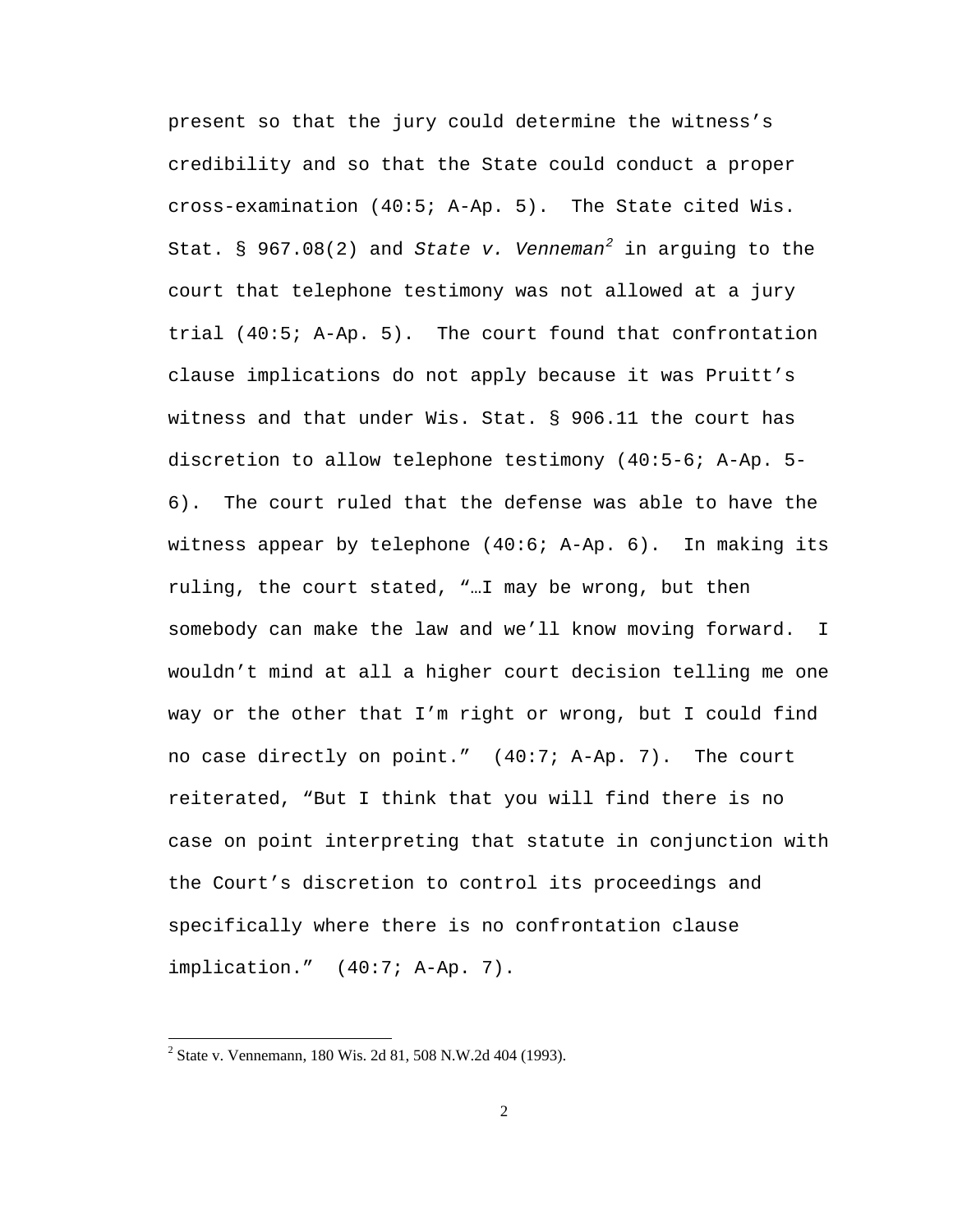On February 4, 2016, the State filed a Motion to Reconsider (32; A-Ap. 11-16). In that motion, the State provided the court with several reasons that it should reconsider its decision allowing Pruitt's witness to testify by telephone. The State informed the court that the credibility of the witness was imperative to the case and that the jurors should have the opportunity to observe the appearance and demeanor of the witness on the witness stand (32:1; A-Ap. 11). The State addressed that its ability to cross-examine the witness would be impaired and that fundamental questions about the fairness of the proceedings would be raised  $(32:1-2; A-Ap. 11-12)$ . The State discussed how it would be prevented from full and effective cross-examination of the witness because telephone testimony would prevent the State from utilizing the video of the charged incident during cross-examination (32:2; A-Ap. 12). The State directed the court's attention to Wis. Stat. § 967.08 and *State v. Vennemann*[3](#page-7-0) (32:2-4; A-Ap. 12-14).

Finally, the State pointed out that telephonic testimony was specifically allowed in civil jury trials,

<span id="page-7-0"></span> <sup>3</sup> *State v. Vennemann*, 180 Wis. 2d 81, 508 N.W.2d 404 (1993).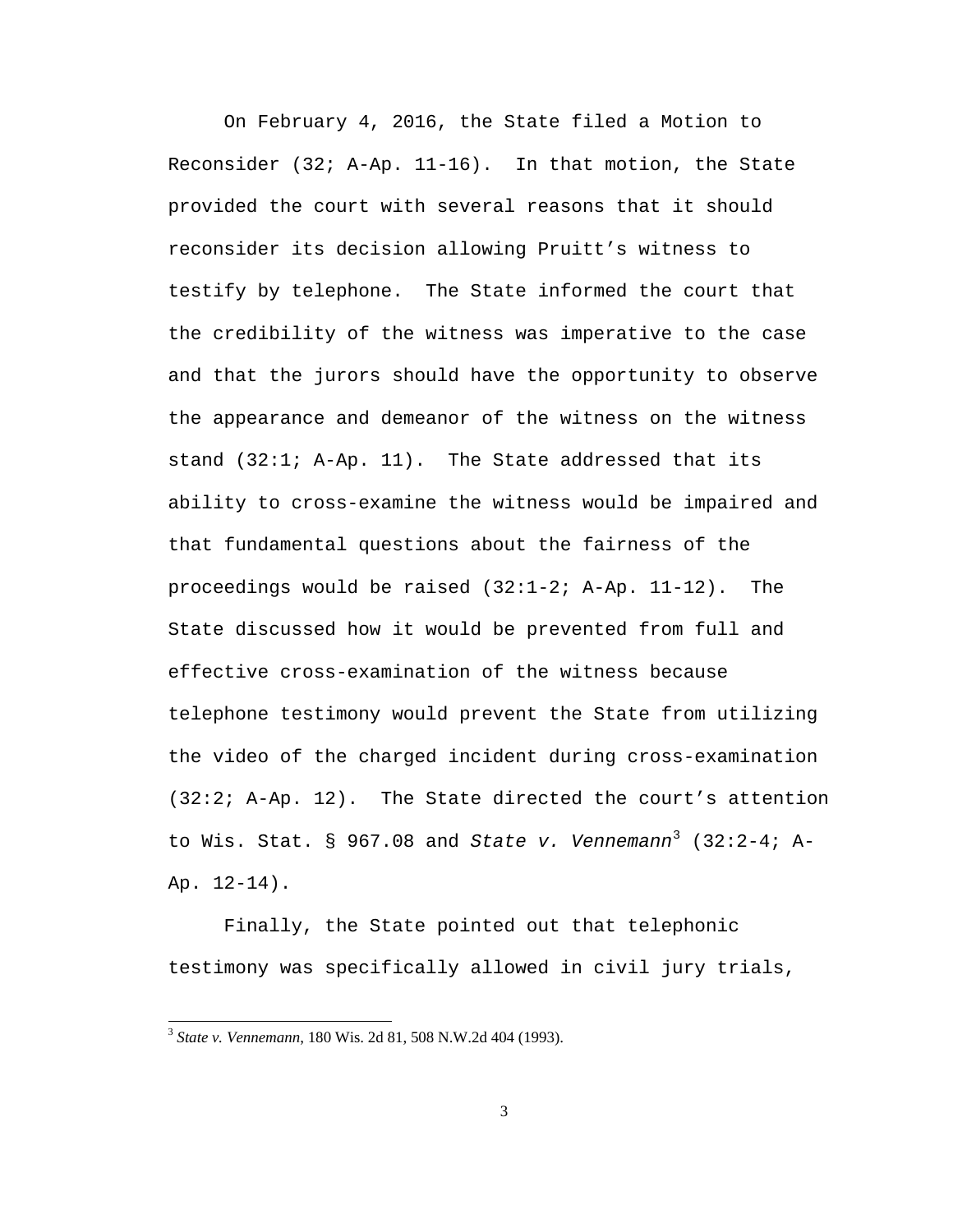under Wis. Stat. § 807.13, but that there was no parallel statute allowing telephonic testimony in criminal jury trials (32:4; A-Ap. 14).

The trial court held a motion hearing on the State's Motion to Reconsider on February 4, 2016, the same day it was filed (33). During the hearing, the court acknowledged that it had read the State's motion and its cited authorities (41:2-3; A-Ap. 18-19). Pruitt, through her attorney, then argued that because the State did not want to call the witness itself and released him from a subpoena, it was not important for the jury to see that witness (41:4; A-Ap. 20).

Pruitt also argued against the State's rationale that it would not be able to show the witness the video and effectively cross-examine him about it. Pruitt's attorney stated, "…I'm assuming the State factored that in to their decision not to call [the witness] in the first place, so I can't see how his testimony would be all that important as it relates to the video." (41:5; A-Ap. 21).

Pruitt argued that the statutory authority is not as clear as the State argued in its motion (41:5; A-Ap. 21). Pruitt stated that Wis. Stat. § 967.08 refers to criminal proceedings, and argued that allowing a witness to testify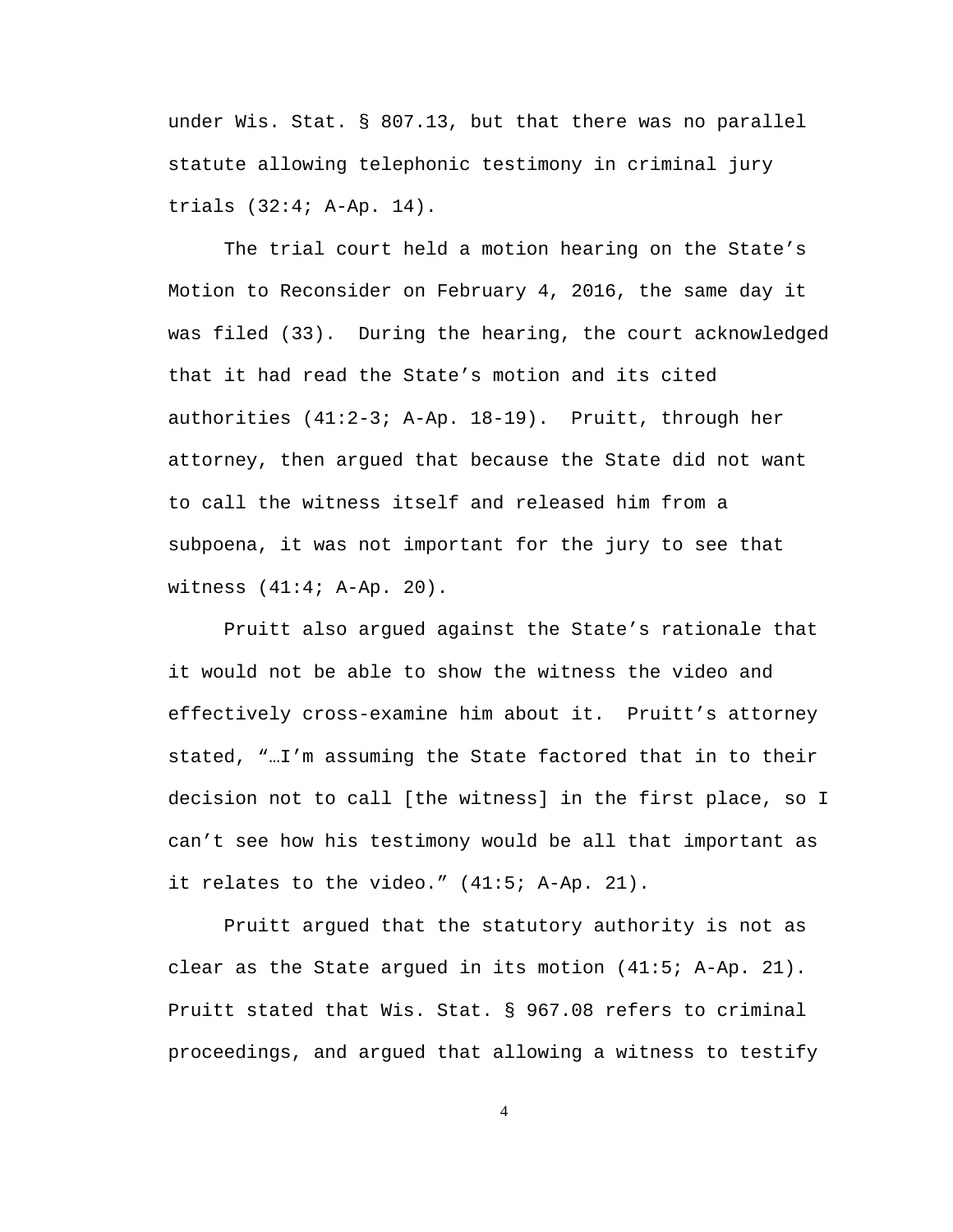by telephone is not the same as conducting an entire proceeding by telephone (41:5-6; A-Ap. 21-22). Pruitt argued that telephone testimony is permitted in civil cases and that Wis. Stat. § 972.11(1) "…states that the civil practice and rules of evidence apply in criminal proceedings except as where otherwise noted." (41:6; A-Ap. 22). Pruitt also cited the preliminary hearing statute, Wis. Stat. § 970.03(13) as allowing telephone testimony (41:6; A-Ap. 22).

During its brief rebuttal, the State reminded the court that credibility is not a factor in preliminary hearings and that the jury instructions clearly state that the jury's observations of a witness are important considerations of a witness's credibility (41:7; A-Ap. 23). The State reminded the court that the State carries the burden of proving the charges beyond a reasonable doubt and that it could not effectively cross-examine a witness who testified by telephone (41:7-8; A-Ap. 23-24). The State also articulated that while civil procedure allows for telephone testimony, criminal statutes do not (41:8; A-Ap. 24). The State argued legislative intent. Wis. Stat. § 967.08 considered jury trials, but did not allow for telephone testimony at jury trials beyond the limited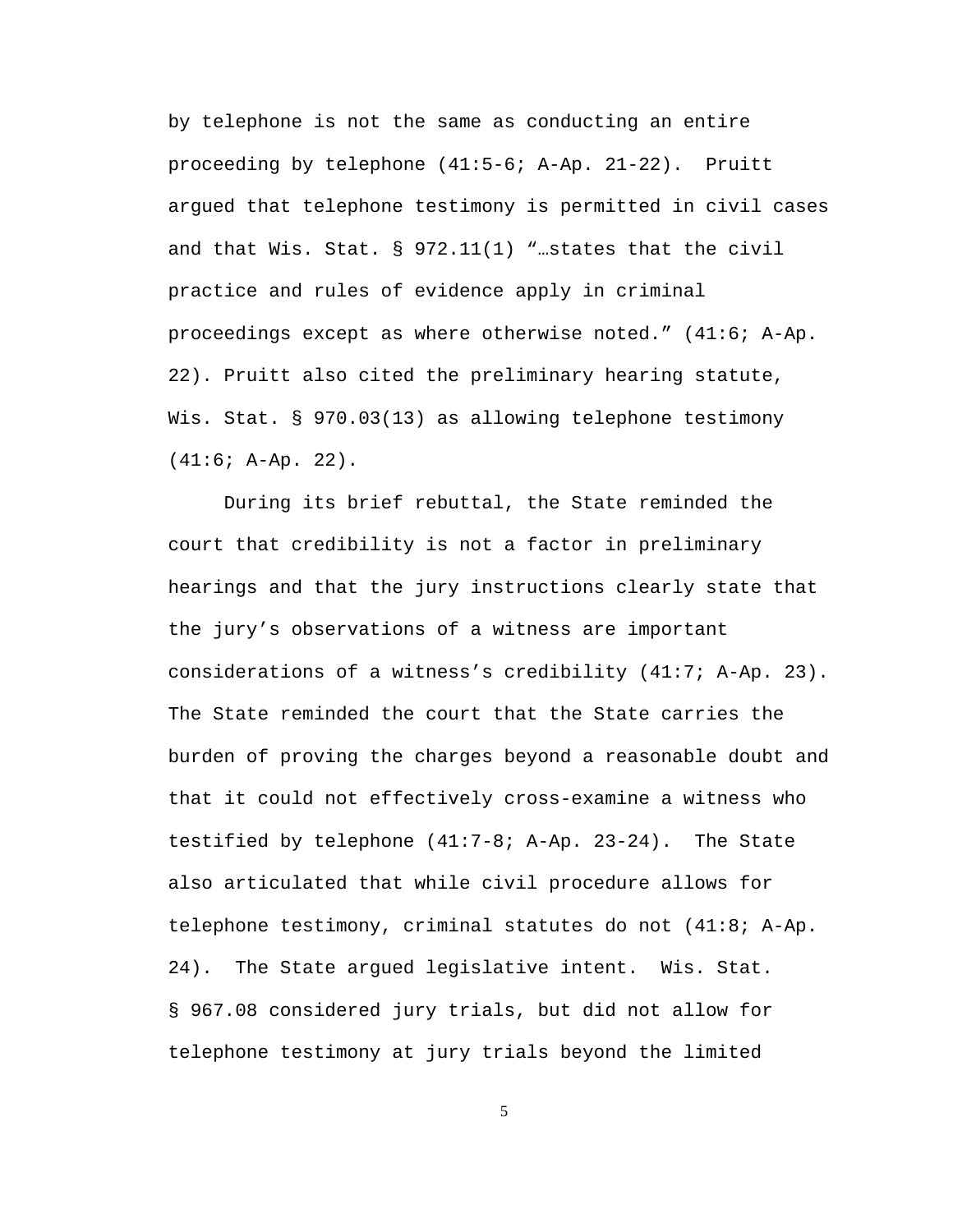exception of allowing the waiver of a jury trial to occur by telephone under Wis. Stat. §  $972.02(1)^4$  $972.02(1)^4$  (41:8; A-Ap. 24).

In making its ruling, the trial court noted that the case is a 2014 misdemeanor and that a jury had been impaneled (41:9; A-Ap. 25). The court also placed some import on the witness originally being on the State's witness list (41:9; A-Ap. 25).

The court stated, "I cannot find any authority on point as to this issue in terms of telephone testimony in a criminal trial." (41:9; A-Ap. 25). The court repeated that confrontation clause implications are not triggered (41:9; A-Ap. 25). The court stated that the "tangential" witness was asked to appear by telephone by the defense<sup>[5](#page-10-1)</sup> (41:9; A-Ap. 25). The court continued, stating that the State's objection to telephone testimony had "obstreperously interfered with our ability to proceed…" (41:10; A-Ap. 26).

The court concluded,

[U]nder 906.11 I am of the view that the Court has some latitude in controlling the<br>proceedings in the court and the proceedings in the court and the presentation of evidence and witnesses. So I am not changing my mind... I have spoken

<span id="page-10-1"></span><span id="page-10-0"></span><sup>&</sup>lt;sup>4</sup> The transcript has the State citing Wis. Stat. § 972.01(1), but since the subsection does not exist, it is clearly a mistake. The proper authority is Wis. Stat. § 972.02(1), which directly refers to § 967.08(2)(b).  $\delta$  This is factually incorrect. The trial court was the first to suggest that Pruitt's witness should appear by telephone; Pruitt asked for an adjournment (40:2-4; A-Ap. 2-4). Further, while the court refers to the witness as "tangential," Pruitt's attorney referred to the witness as "important" (40:2; A-Ap. 2).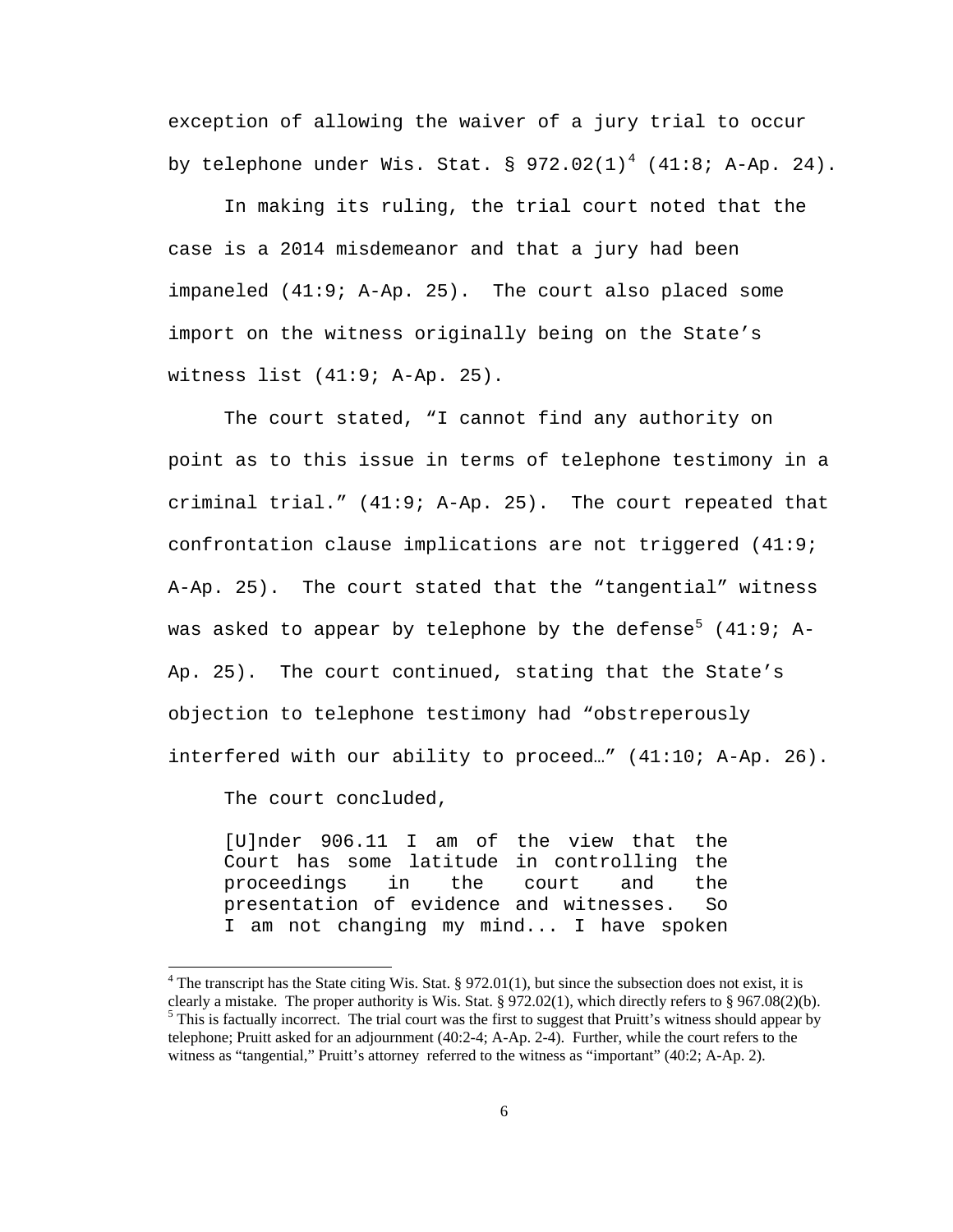with more than one judge on the issue, and we're all of the same view that nobody has<br>any controlling authority. And if I'm the any controlling authority. one to make the law in the higher court, so be it, but we're going to proceed... We have a jury impaneled. I'm not going to call them all off... It's time to move on.

 $(41:10; A-Ap. 26)$ .

The court signed a written order, showing that it reconsidered its ruling, but was still allowing the defendant's witness to testify by telephone (35; A-Ap. 29).

The State filed a Petition for Leave to Appeal Nonfinal Order and for Immediate Stay of Proceedings in the Circuit Court; the stay of the criminal jury trial was granted by the Court of Appeals on February 5, 2016. (37; A-Ap. 30). On March 11, the Court of Appeals granted the Petition for Leave to Appeal. (39:2; A-Ap. 31).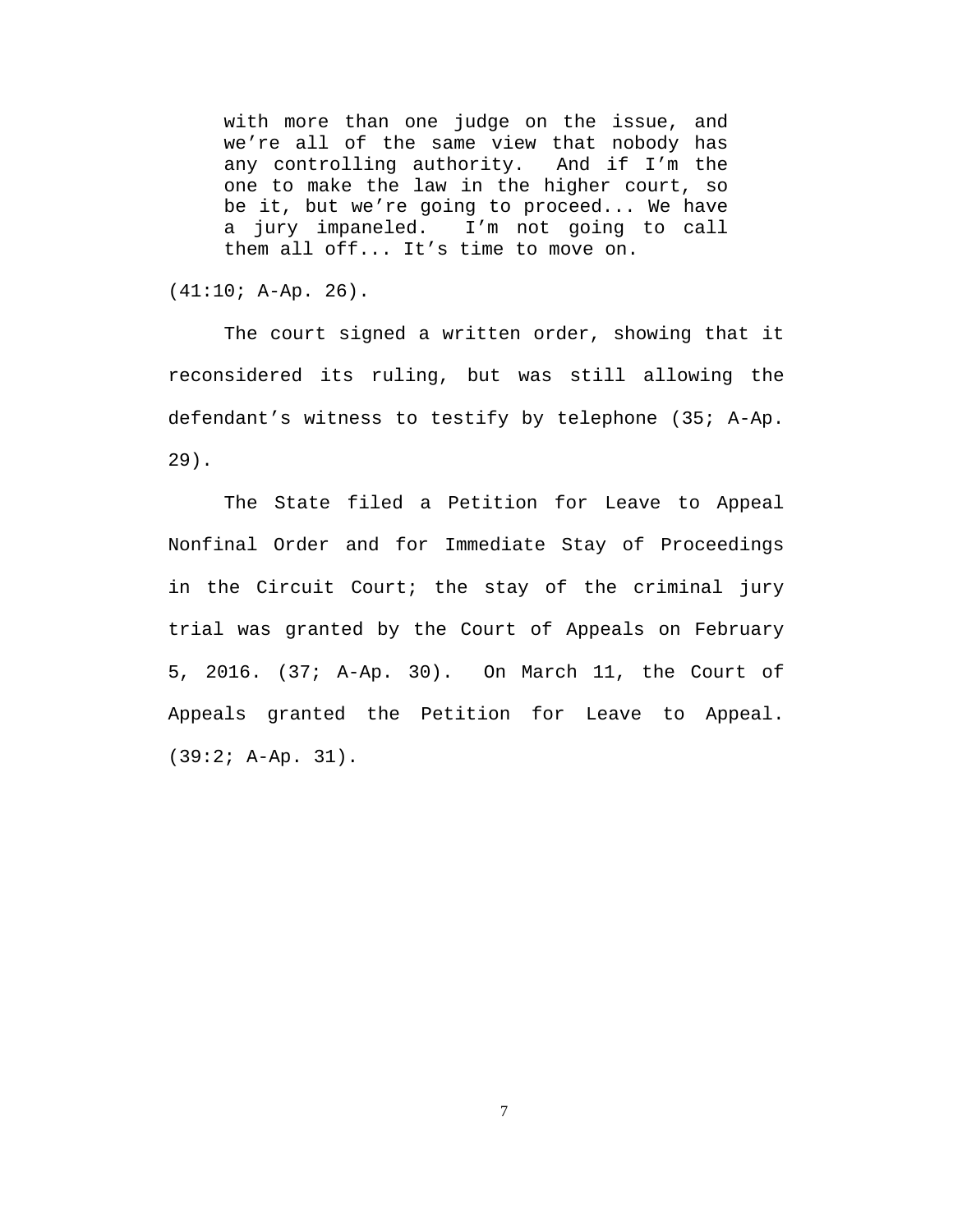#### **ARGUMENT**

# I. **SECTION 967.08 OF THE WISCONSIN STATUTES PROHIBITS TELEPHONIC TESTIMONY AT A CRIMINAL JURY TRIAL**

#### **A. The standard of review**

Whether Wis. Stat. § 967.08 prohibits telephonic testimony at a criminal jury trial is a question of law that appellate courts consider de novo. *See, e.g., Phelps v. Physicians Ins. Co. of Wis.*, 2009 WI 74, ¶ 36, 319 Wis. 2d 1, 768 N.W.2d 615. (The interpretation and application of statutes are reviewed independently).

# **B. Under the plain language of the relevant statute, telephonic testimony is not allowed at a jury trial.**

### **1. Law governing statutory construction**

Statutory construction begins with the statute's language, and if the language is unambiguous, a court applies the plain language to the facts of the case. *See State v. Hemp*, 2014 WI 129, ¶ 13, 359 Wis. 2d 320, 856 N.W.2d 811. Statutory language is examined in the context it is used. *Id.* Language is given its common, ordinary and accepted meaning, though technical or specifically defined words are given their technical or defined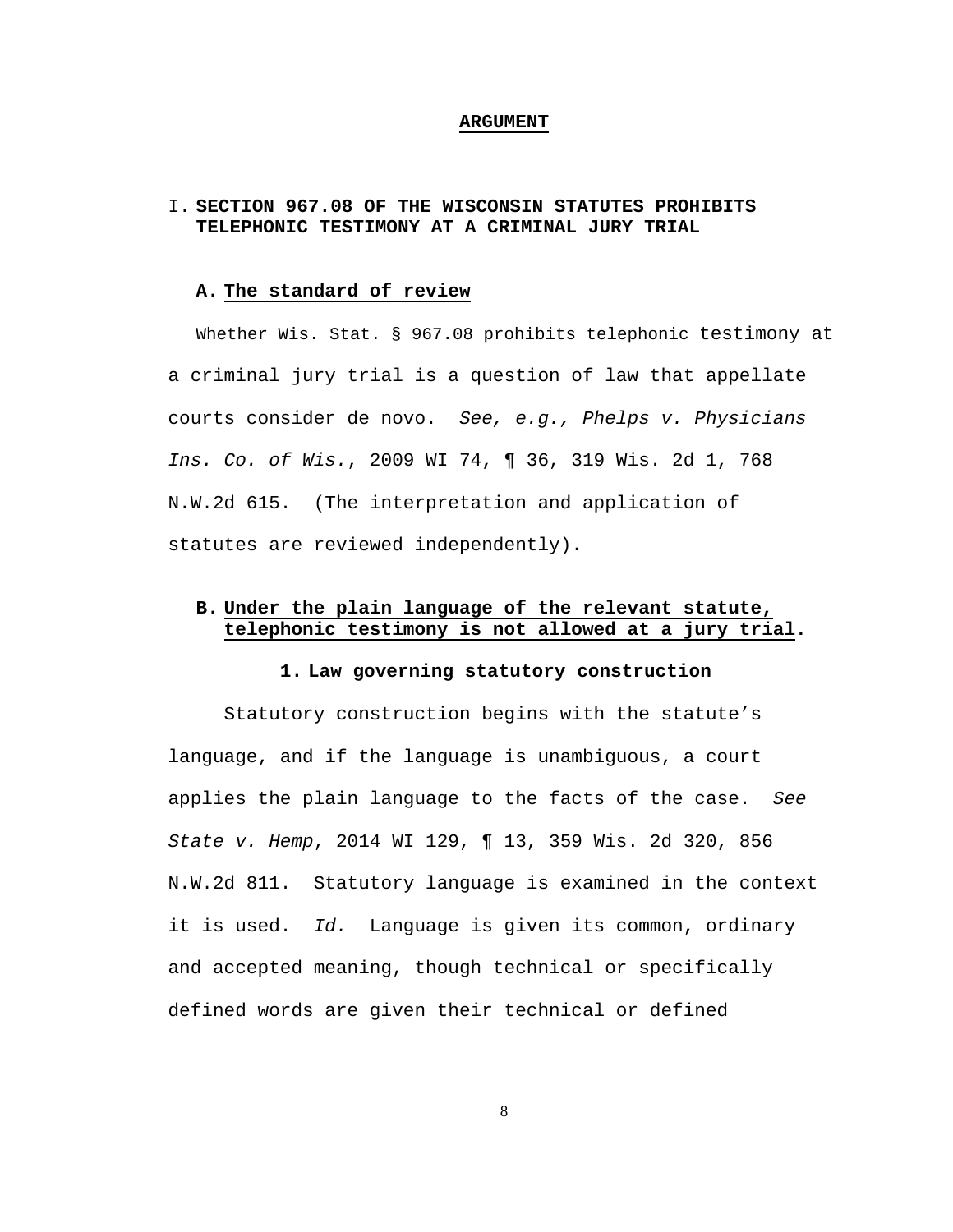meanings. *See State v. Hanson*, 2012 WI 4, ¶ 16, 338 Wis. 2d 243, 808 N.W.2d 390.

Further, "words are given meaning to avoid absurd, unreasonable, or implausible results and results that are clearly at odds with the legislature's purpose." *Hemp*, 359 Wis. 2d 320, ¶ 13 (*quoting State v. Matasek*, 2014 WI 27, ¶ 12, 353 Wis. 2d 601, 846 N.W.2d 811). Courts favor an interpretation that fulfills the statute's purpose. *See Hanson*, 338 Wis. 2d 243, ¶ 17. Context and purpose are important in discerning the plain meaning of the statute. *See id.*

The Wisconsin Supreme Court has often applied the principle of statutory construction, *expressio unius est exclusio alterius*, which provides that when specific alternatives are enumerated in a statute, other alternatives which are not enumerated are excluded from its scope. *See State v. Vennemann*, 180 Wis. 2d 81, 96, 508 N.W.2d 404 (1993) (*citing In Interest of C.A.K.*, 154 Wis. 2d 612, 621, 453 N.W.2d 897 (1990)).

### **2. Relevant Statute**

Wisconsin Stat. § 967.08, was created by Wisconsin Supreme Court Order in October 1987. 141 Wis. 2d xiii,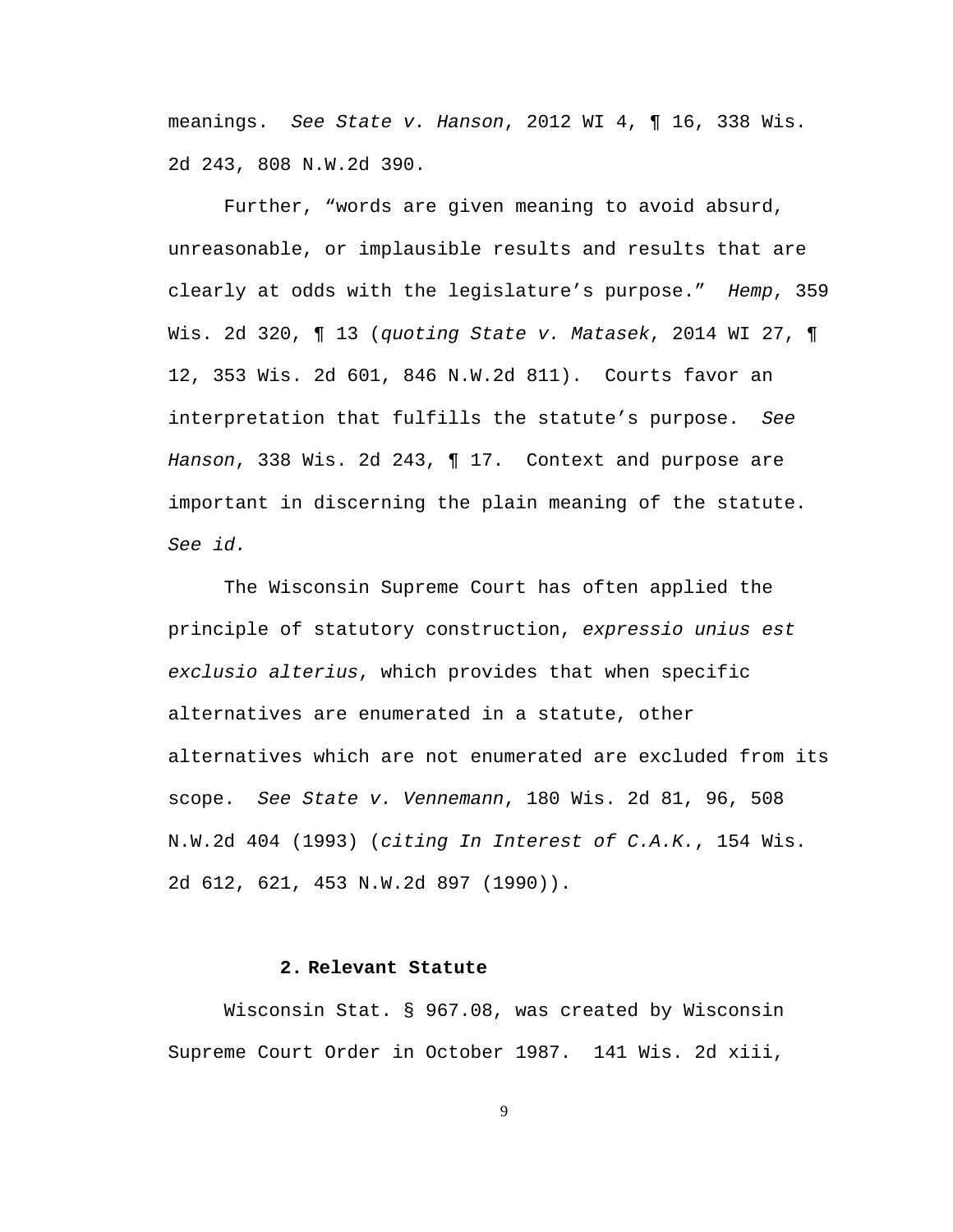xxvii-xxviii (1987). The rule was developed by the Judicial Council and the Committee on Electronic Technology, as one of several which would allow certain judicial hearings and conferences to be conducted by telephone. *See Vennemann*, 180 Wis. 2d at 96 n. 11.

Section 967.08 states:

**967.08 Telephone proceedings**. (1) Unless good cause to the contrary is shown, proceedings referred to in this section may be conducted by telephone or live audiovisual means, if available. If the proceeding is required to be reported under<br>SCR 71.01(2), the proceeding shall be 71.01(2), the proceeding shall be<br>ted by a court reporter who is in: reported by a court reporter who is simultaneous voice communication with all parties to the proceeding. Regardless of the physical location of any party to the call, any plea, waiver, stipulation, motion, objection, decision, order or other action taken by the court or any party shall have the same effect as if made in open court.<br>With the exceptions of scheduling With the exceptions<br>conferences, pretrial o pretrial conferences, and, during hours the court is not in session, setting review, modification of bail and other conditions of release under ch. 969, the proceeding shall be conducted in a<br>courtroom or other place reasonably or other place reasonably accessible to the public. Simultaneous access to the proceeding shall be provided to persons entitled to attend by means of a loudspeaker or, upon request to the court, by making a person party to the telephone call without a charge.

(2) The court may permit the following proceedings to be conducted under sub. (1) on the request of either party. The request and the opposing party's showing of good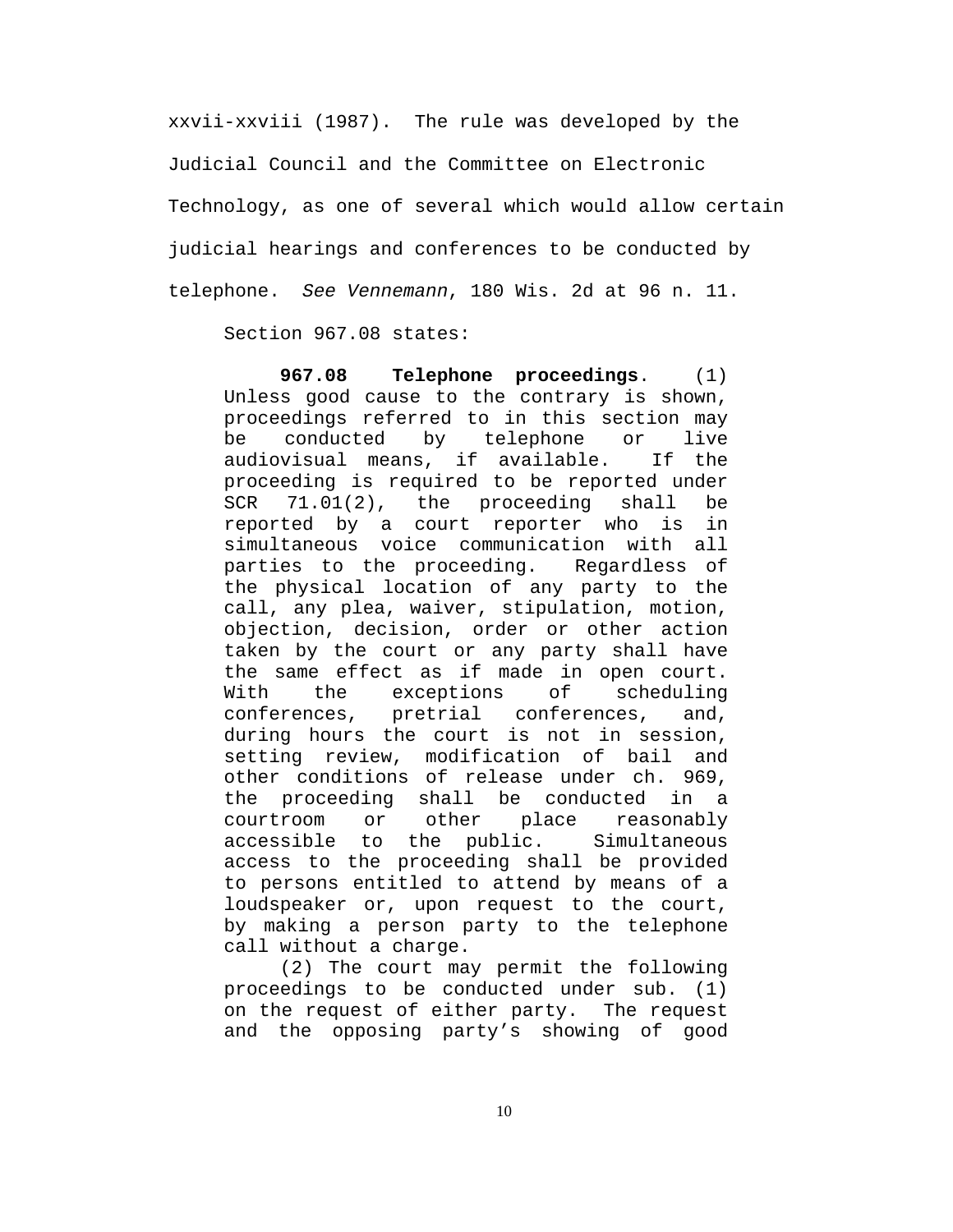cause for not conducting the proceedings under sub. (1) may be made by telephone.

(a) Initial appearance under s. 970.01.

(b) Waiver of preliminary examination under s. 970.03, competency hearing under s. 971.14(4) or jury trial under s. 972.02(1).

(c) Motions for extension of time under ss. 970.03(2), 971.10 or other statutes.

(d) Arraignment under s. 971.05, if the defendant intends to plead not guilty or to refuse to plead.

 (3) Non-evidentiary proceedings on the following matters may be conducted under sub. (1) on request of either party. The request and the opposing party's showing of good cause for not conducting the proceeding under sub. (1) may be made by telephone.

 (a) Setting, review and modification of bail and other conditions of release under ch. 969.

 (b) Motions for severance under s. 971.12(3)consolidation under s. 971.12(4).

 (c) Motions for testing of physical evidence under s. 971.23 (5) or for protective orders under s. 971.23(6).

 (d) Motions under s. 971.31 directed to the sufficiency of the complaint or the affidavits supporting the issuance of a warrant for arrest or search.

 (e) Motions in limine, including those under s. 972.11(2)(b).

 (f) Motions to postpone, including those under s. 971.29.

Wisconsin Stat. § 967.08.

Subsection (2) specifically enumerates proceedings

included within its parameters. *See Vennemann*, 180 Wis. 2d

at 96. Subsection (1) of the statute states that

"proceedings referred to in this section may be conducted

by telephone" unless good cause to the contrary is shown.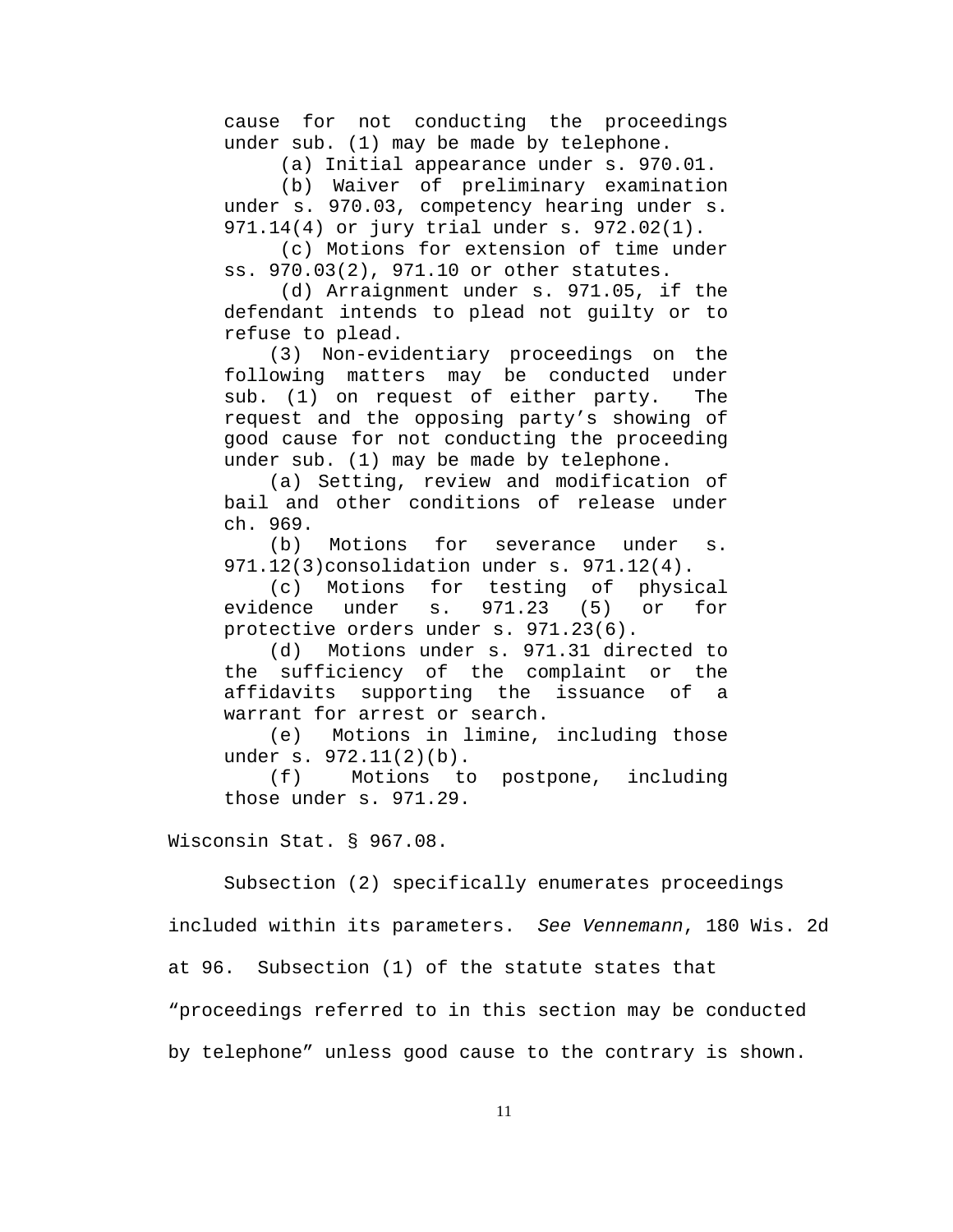Neither subsection (2) nor subsection (3) lists testimony at a jury trial as a proceeding which can be conducted by telephone in a criminal proceeding.[6](#page-16-0) In *Vennemann*, the Wisconsin Supreme Court applied the principle of statutory construction, that a specific alternative in a statue is reflective of the legislative intent that any alternative not so enumerated is to be excluded, and concluded that, since a postconviction evidentiary hearing was not specifically mentioned in the statute, it could not be conducted by telephone. *See id.* This court should apply the same reasoning in concluding that testimony cannot be admitted by telephone in a jury trial in criminal cases. $^7$  $^7$ This result is logical because, traditionally, juries are given the opportunity to view witnesses, to study their demeanor on the stand, to observe their body language and to make judgments as to their credibility based on those observations. *See* Wis. JI-Criminal 300 (2015).

When applying the well-established principle of statutory construction—that a specific alternative in a statute is reflective of the legislative intent that any

<span id="page-16-0"></span> <sup>6</sup> There is, however, allowance for *waiver* of a jury trial by telephone. *See* Wis. Stat. Sec. 967.08 (2)(b). (emphasis added).<br><sup>7</sup> The State is not arguing that telephone testimony can never be allowed at a criminal jury trial.

<span id="page-16-1"></span>Stipulations and waivers by the parties may make telephone testimony possible, but Wis. Stats. § 967.08 does not allow a judge to sua sponte allow telephone testimony, especially over the objection of one of the parties.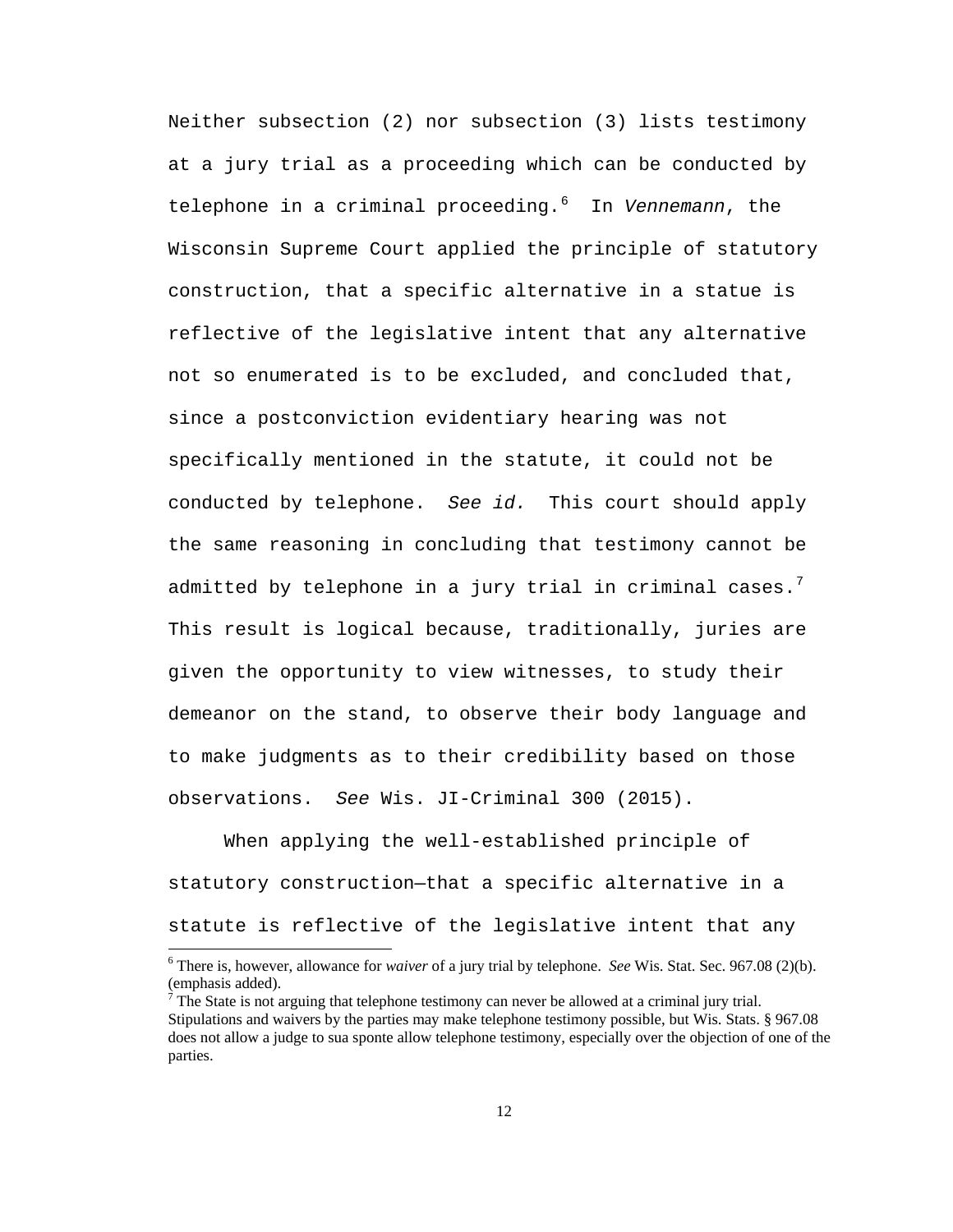alternative not so enumerated is to be excluded—Wis. Stat. Sec. 967.08(2) simply does not allow for telephone testimony in a jury trial. The defendant does not have an unfettered right to offer testimony that is otherwise inadmissible under standard rules of evidence. *See Taylor v. Illinois*, 484 U.S. 400, 410, 108 S.Ct. 646 (1988).

#### **C. Legislative Intent and Separation of Powers**

As stated previously, Wis. Stat. § 967.08 was created by Supreme Court Order. Wisconsin Stat. § 751.12 describes the Supreme Court's rulemaking authority. When the Supreme Court exercises its rulemaking authority, the result is a statute that binds litigants. A rule adopted by the Wisconsin Supreme Court in accordance with Wis. Stat. § 751.12 is numbered as a statute, is printed in the Wisconsin Statutes, may be amended by both the Court and the legislature, has been described by the Wisconsin Supreme Court as "a statute promulgated under this court's rulemaking authority," and has the force of law. *See Rao v. WMA Securities, Inc.*, 2008 WI 73, ¶ 35, 310 Wis. 2d 623, 639, 752 N.W.2d 220, 228 (*citing Trinity Petroleum, Inc. v. Scott Oil Co., Inc.*, 2007 WI 88, ¶¶ 32, 39, 302 Wis. 2d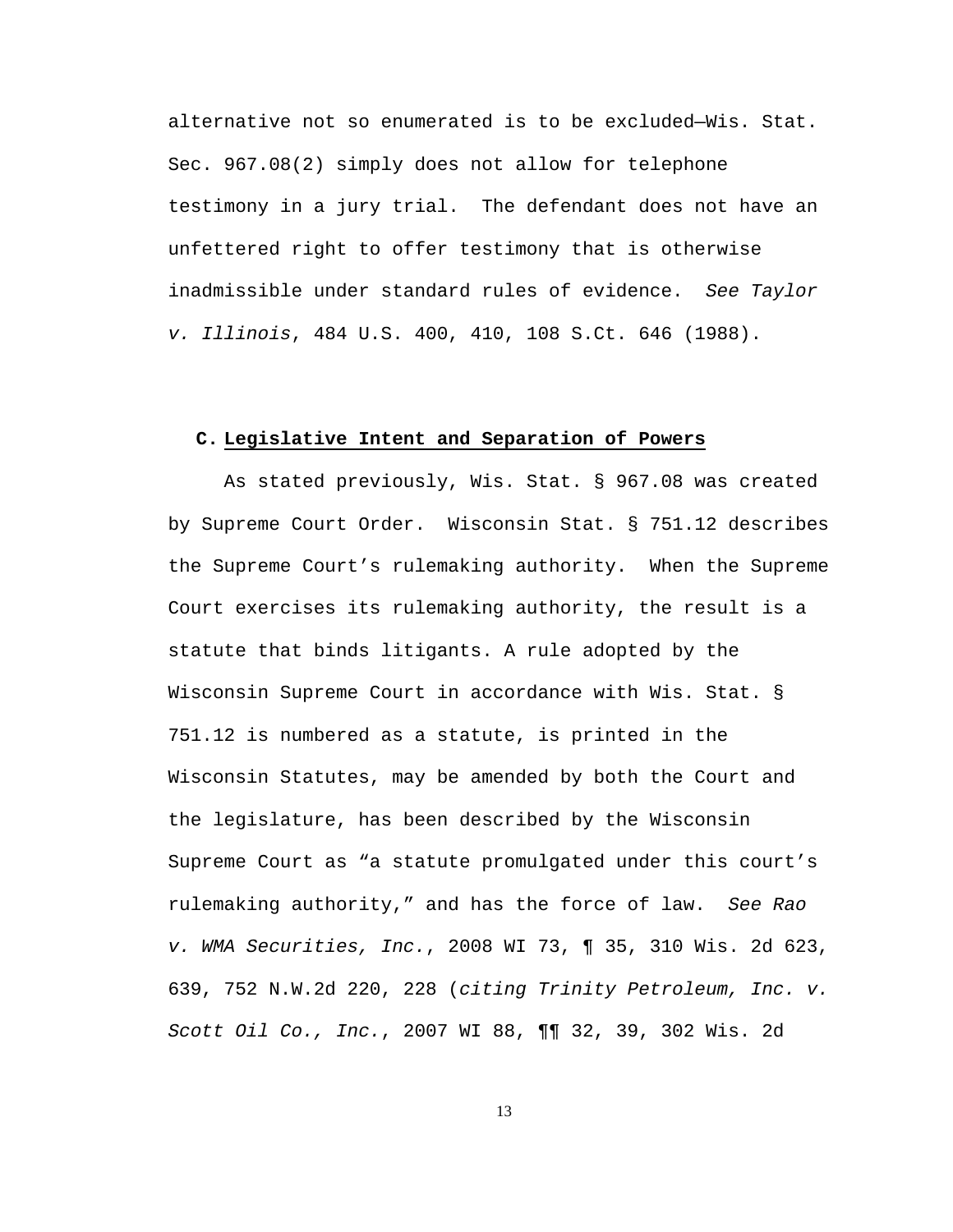299, 735 N.W.2d 1). Thus, trial courts are bound by what is—and isn't—in Wis. Stat. § 967.08.

Courts have a duty to fulfill legislative intent and that duty ensures that courts "…uphold the separation of powers by not substituting judicial policy views for the views of the legislature." *State ex rel. Hensley v. Endicott*, 2001 WI 105, ¶ 7, 245 Wis. 2d 607, 629 N.W.2d 686 (*quoting State ex rel. Cramer v. Court of Appeals*, 2000 WI 86, ¶ 17, 236 Wis. 2d 473, 613 N.W.2d 591). Where the language of the statute is clear, the reviewing court does not look beyond the language of the statute to discern legislative intent. *See State ex rel. Hensley*, 245 Wis. 2d at ¶ 8 (*citing State v. Sprosty*, 227 Wis. 2d 316, 324, 595 N.W.2d 692). The plain language of Wis. Stat. § 967.08 contains no allowance for telephone testimony at a criminal jury trial.

In 1990, the Wisconsin Supreme Court had the opportunity to consider amendments to the rules of pleading, practice and procedure regarding the use of the telephone in judicial proceedings. *See Vennemann*, 180 Wis. 2d at 96, n. 11. Jury trials were not added to the existing list of proceedings which may be conducted by telephone. 158 Wis. 2d xvii (1990). Thus, even though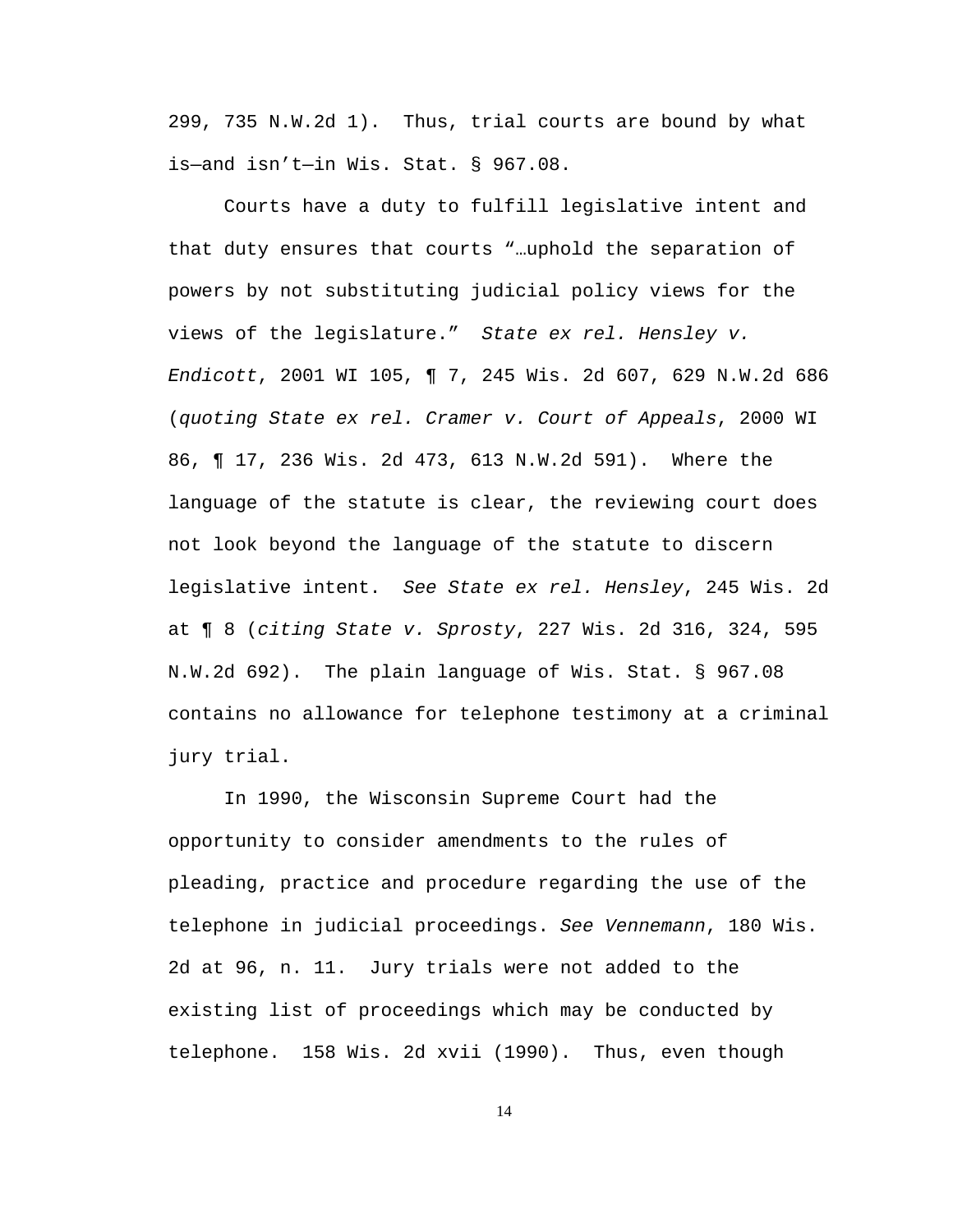Wis. Stat. § 967.08 was studied and could have been changed, it was not. Jury trials remained outside the scope of § 967.08.

It is not within the judicial function of the trial court to insert the words "jury trial" into the listed proceedings in § 967.08, especially when those who write the laws chose not to do so.

# **D. Even if § 967.08 allowed for telephone testimony at a jury trial, the State objected and showed good cause.**

The trial court mentioned the confrontation clause and Pruitt's confrontation rights several times (40:5-6; A-Ap. 5-6; 40:7; A-Ap. 7; 41:9; A-Ap. 25 ). This seems to indicate that the court would have ordered a State's witness to be present in the courtroom, but did not feel it necessary to have Pruitt's witness present. This ruling, but for the stay of the jury trial, would have resulted in the deprivation of meaningful cross-examination by the State.

When the trial court first suggested that Pruitt's witness appear by telephone, the State immediately objected (40:4; A-Ap. 4). The State informed the court that the witness should be present in the courtroom so that the jury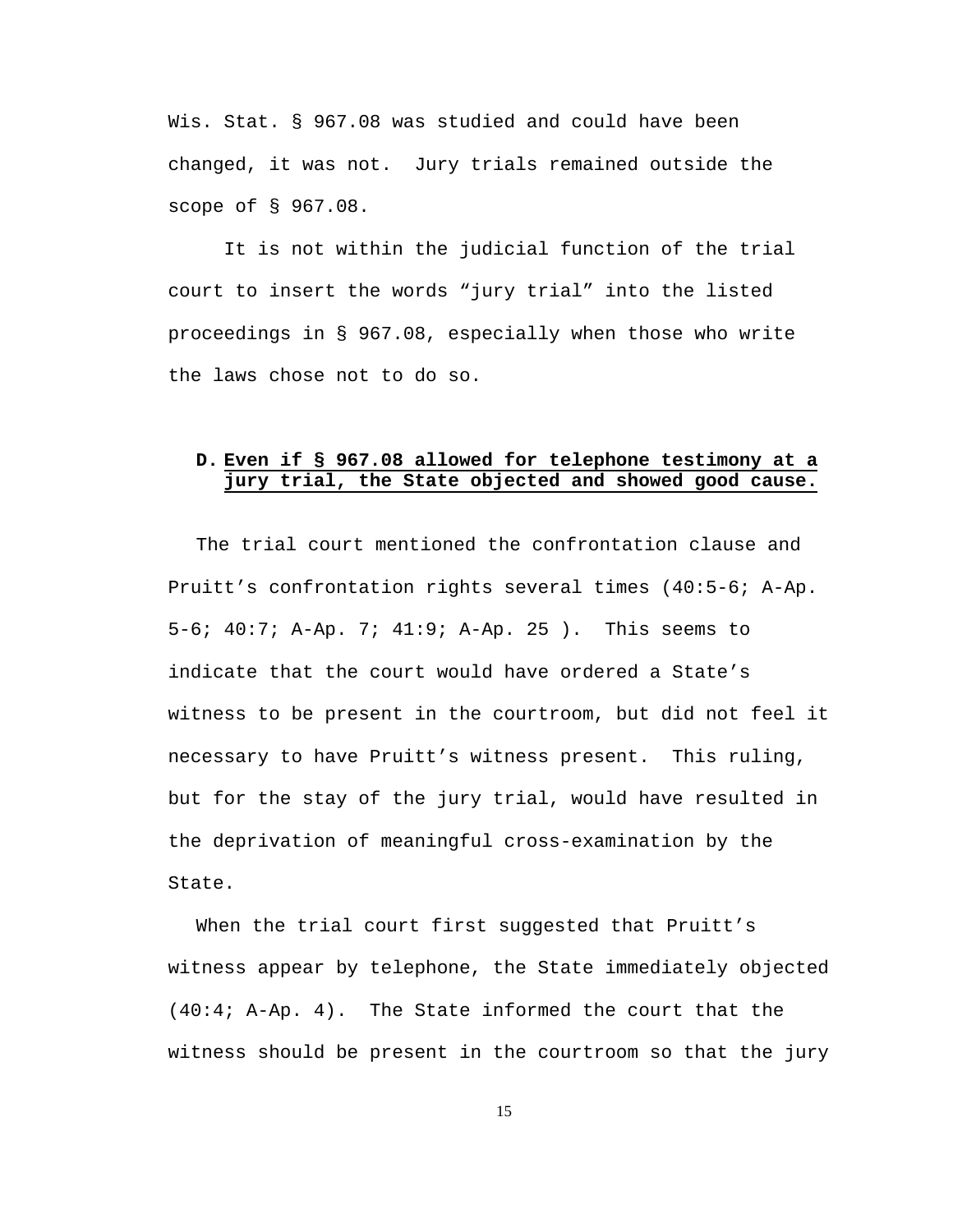could assess the witness's credibility and so that it could conduct a proper cross-examination (40:5; A-Ap. 5). The State again emphasized that its ability to cross-examine the witness would be impaired and that the fairness of the proceedings would be impacted (32:1-2; A-Ap. 11-12). Although the trial court and Pruitt placed some emphasis on the witness originally being on the State's witness list, that is not an indication that the State does not need the opportunity to effectively cross-examine the witness—in fact, it could mean exactly the opposite. An even more vigorous cross-examination may be necessary. The State argued it would be prevented from full and effective crossexamination because it would be prevented from utilizing a video of the incident during cross-examination of the witness (32:2; A-Ap. 12). The State reminded the trial court that because of its burden in proving a criminal case, it could not effectively cross-examine a witness by telephone (41:7-8; A-Ap. 23-24). Even if the trial court was reading Wis. Stats. § 967.08 to allow a witness in a criminal jury trial to appear by telephone, the State objected and made a showing of good cause as to why the witness's testimony should not proceed by telephone. *See* Wis. Stat. § 967.08(1) and (2).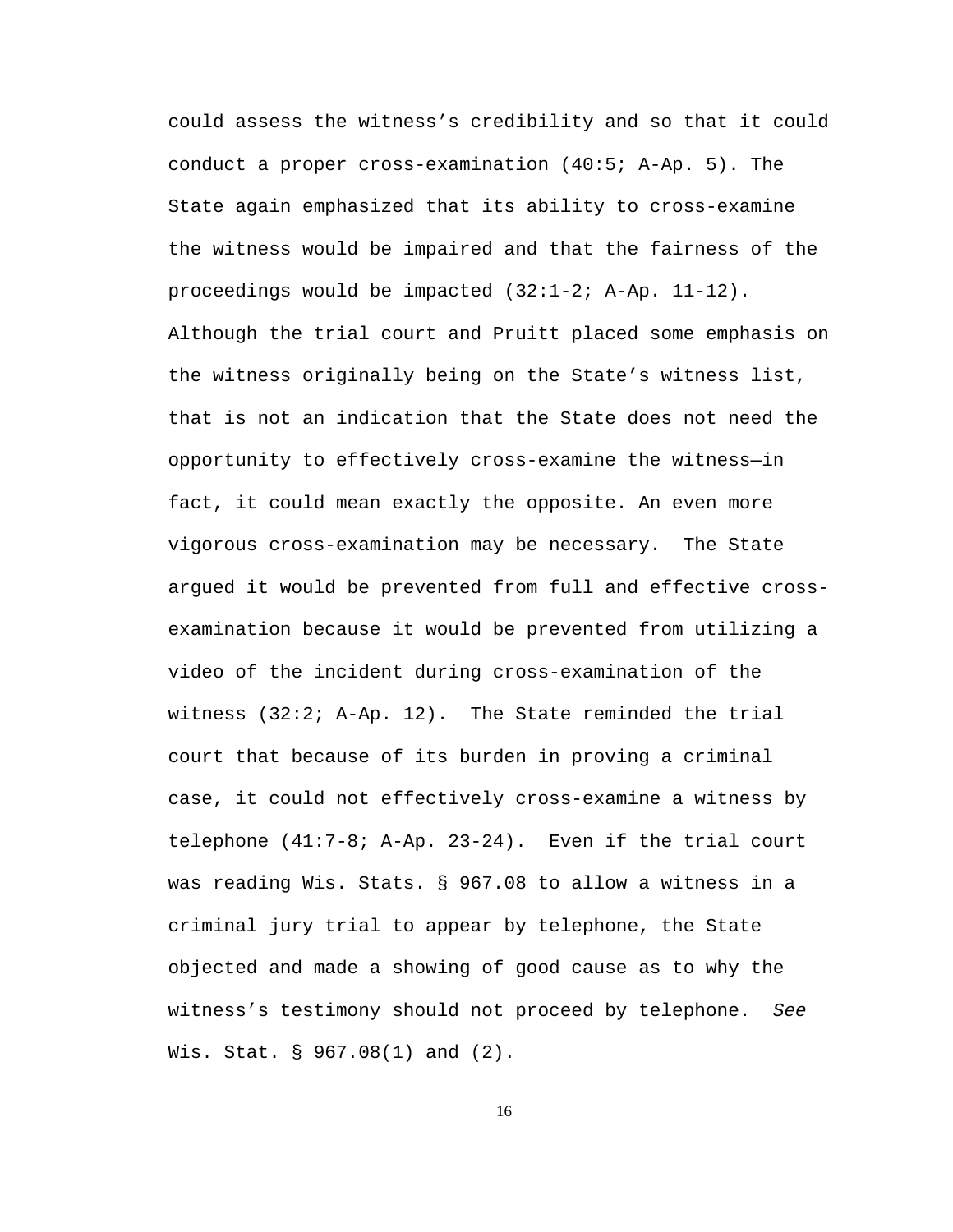The confrontation and compulsory process clauses of the Sixth Amendment of the U.S. Constitution and Article 1, Section 7 of the Wisconsin Constitution "grant defendants a constitutional right to present evidence." *State v. St. George*, 2002 WI 50, ¶ 14, 252 Wis. 2d 499, 643 N.W.2d 777 (*quoting State v. Pulizzano*, 155 Wis. 2d 633, 645, 456 N.W.2d 325 (1990) (further citations omitted). The Wisconsin Supreme Court has stated that "[t]he rights granted by the confrontation and compulsory process clauses are fundamental and essential to achieving the constitutional objective of a fair trial." *Id.*

Despite these constitutional guarantees, a defendant's right to present evidence is not absolute. *See St. George*, 252 Wis. 2d 499, ¶ 15 (*citing Chambers v. Mississippi*, 410 U.S. 284, 295, 93 S.Ct. 1038, 35 L.Ed.2d 297 (1973)). The defendant's right to present witnesses on his or her behalf is, as said in *Chambers v. Mississippi*, qualified by the necessity of compliance with established rules of procedure and evidence designed to assure both fairness and reliability in the ascertainment of guilt and innocence. *State v. Smith,* 2002 WI App 118, ¶ 6, 254 Wis. 2d 654, 661, 648 N.W.2d 15, 18 (*quoting Chambers*, 410 U. S. at 302).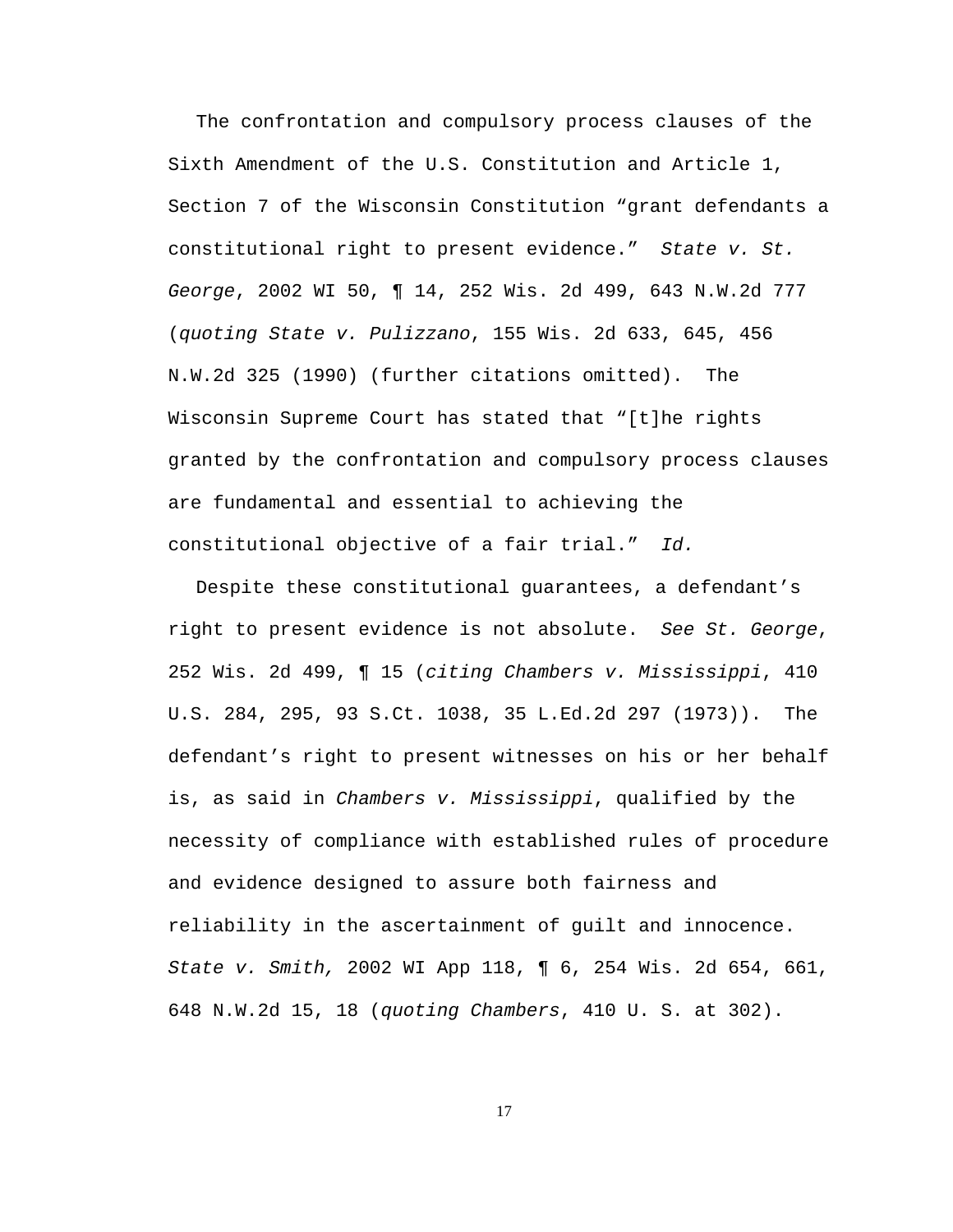"[D]enial of prosecutorial cross-examination of relevant and material matters would detract substantially from the reliability of the testimony in question and from the accurate determination of guilt or innocence." *State v. Wedgeworth*, 100 Wis. 2d 514, 536, 302 N.W.2d 810, 822 (1981) (*quoting Peters v. State*, 70 Wis. 2d 22, 37, 233 N.W.2d 420 (1975)).

Therefore, although Pruitt's constitutional rights may not have been violated by allowing her witness to testify by telephone, the court cannot allow a manner of testimony in a criminal jury trial that is not otherwise admissible in the Wisconsin statutes or rules of evidence merely because it does not implicate a defendant's constitutional rights. The fairness of a trial is not so one-sided. The deprivation of meaningful cross-examination would detract substantially from the reliability of the testimony and from the accurate determination of guilt or innocence. The judge's allowance of telephone testimony by Pruitt's witness over the objection and good cause showing was error, even if such testimony was allowable under Wis. Stat. § 967.08.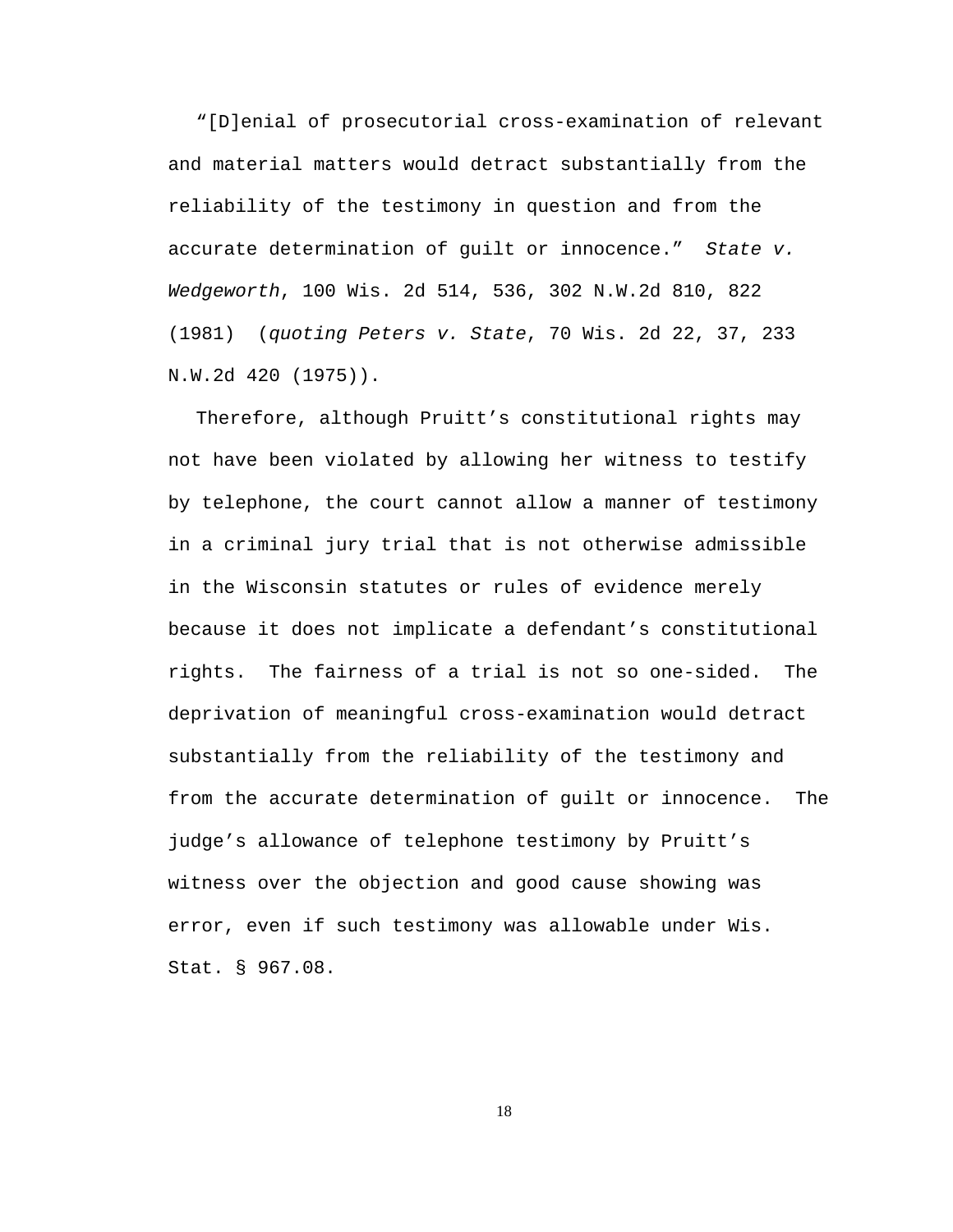# **E. Other statutory provisions exist that provide for unavailable witness's testimony to be received**

Pruitt and the trial court seemed to believe that Wis. Stat. § 967.08 was a means with which to deal with a witness who was not available to appear at a jury trial. However, other statutes exist to deal with this issue. For example, Wis. Stat. § 967.04 specifically deals with depositions in criminal proceedings, for prospective witnesses that may be unable to attend a criminal trial. *See* Wis. Stat. § 967.04(1).

Another statutory provision that assists with witnesses who are not available to testify in person is Wis. Stat. §§ 885.50-885.64, the videoconferencing statutes. The intent of that subchapter is to promote videoconferencing, while maintaining the rights of litigants and other participants, and preserving the fairness, dignity, solemnity and decorum of court proceedings. *See* Wis. Stat. § 885.50(1). Circuit court judges are given discretion to determine the manner and extent of videoconferencing, within the parameters of the subchapter. *See id.* The statute also gives the circuit court specific, written criteria from which to exercise its discretion. *See* Wis. Stat. § 885.56. In the videoconferencing subchapter, emphasis is placed on: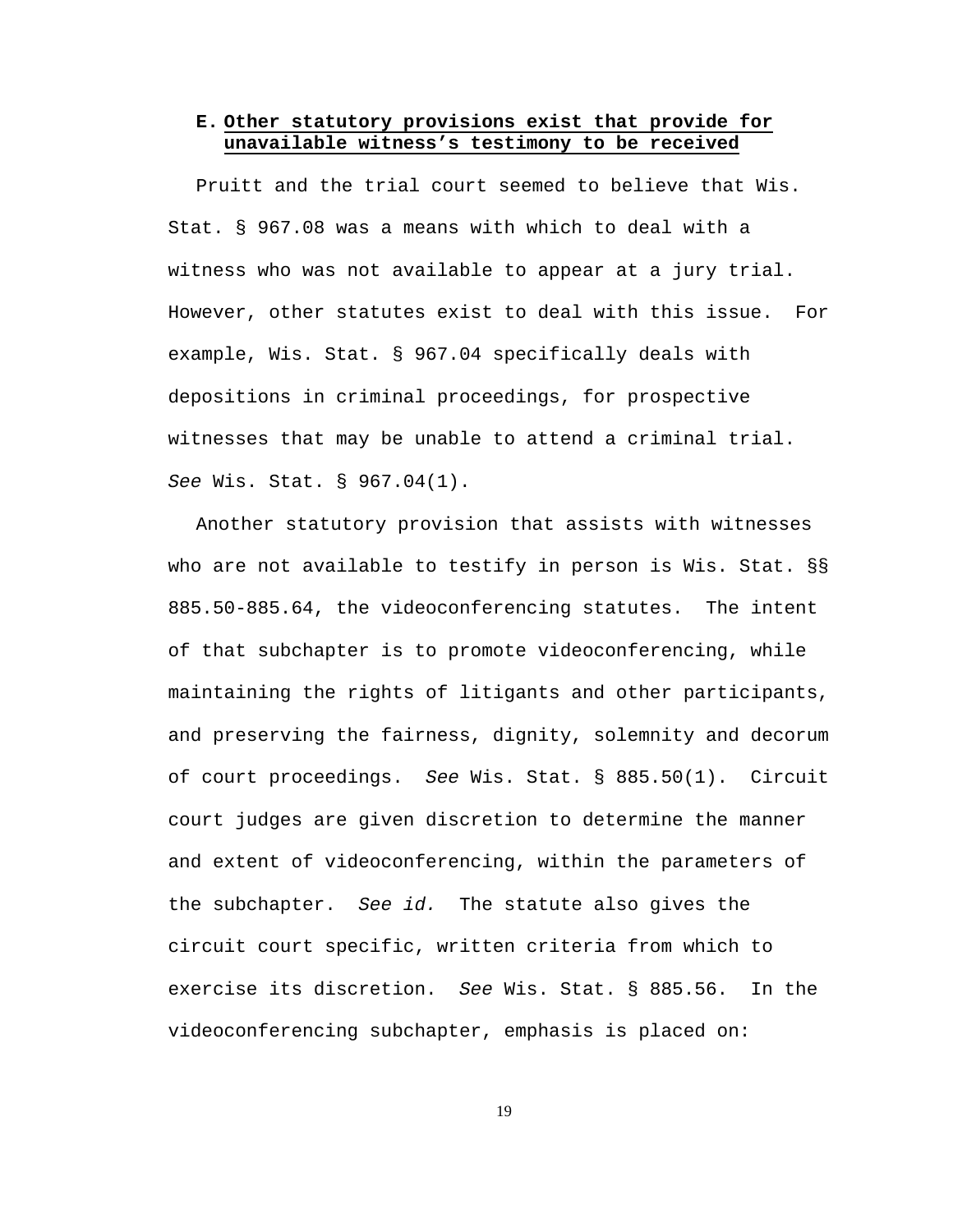allowing participants of videoconferencing to "observe the demeanor and non-verbal communications of other participants;" "the proceeding. . . [being]visible and audible to the jury and the public, including crime victims. . .;" and, whether the procedure would "allow for full and effective cross-examination, especially when the cross-examination would involve documents or other exhibits." Wis. Stat. §§ 885.54(1)(c), 885.54(1)(h), and 885.56(1)(d).

These criteria which guide the court's exercise of discretion were not only *not* addressed by the trial court in the present case, but are simply not addressed by § 967.08. The safeguards in place to protect the fairness of court proceedings for videoconferencing do not exist to protect telephone proceedings because the statutes do not contemplate a jury trial, or any portion thereof, to be conducted by telephone.

Section 885.64(3) specifically announces that the videoconferencing statutes do not affect "[t]he use of nonvideo telephone communications otherwise permitted by specific statutes and rules…" and that telephone communications "…shall remain available as provided in those specific statutes and rules." Wis. Stat. §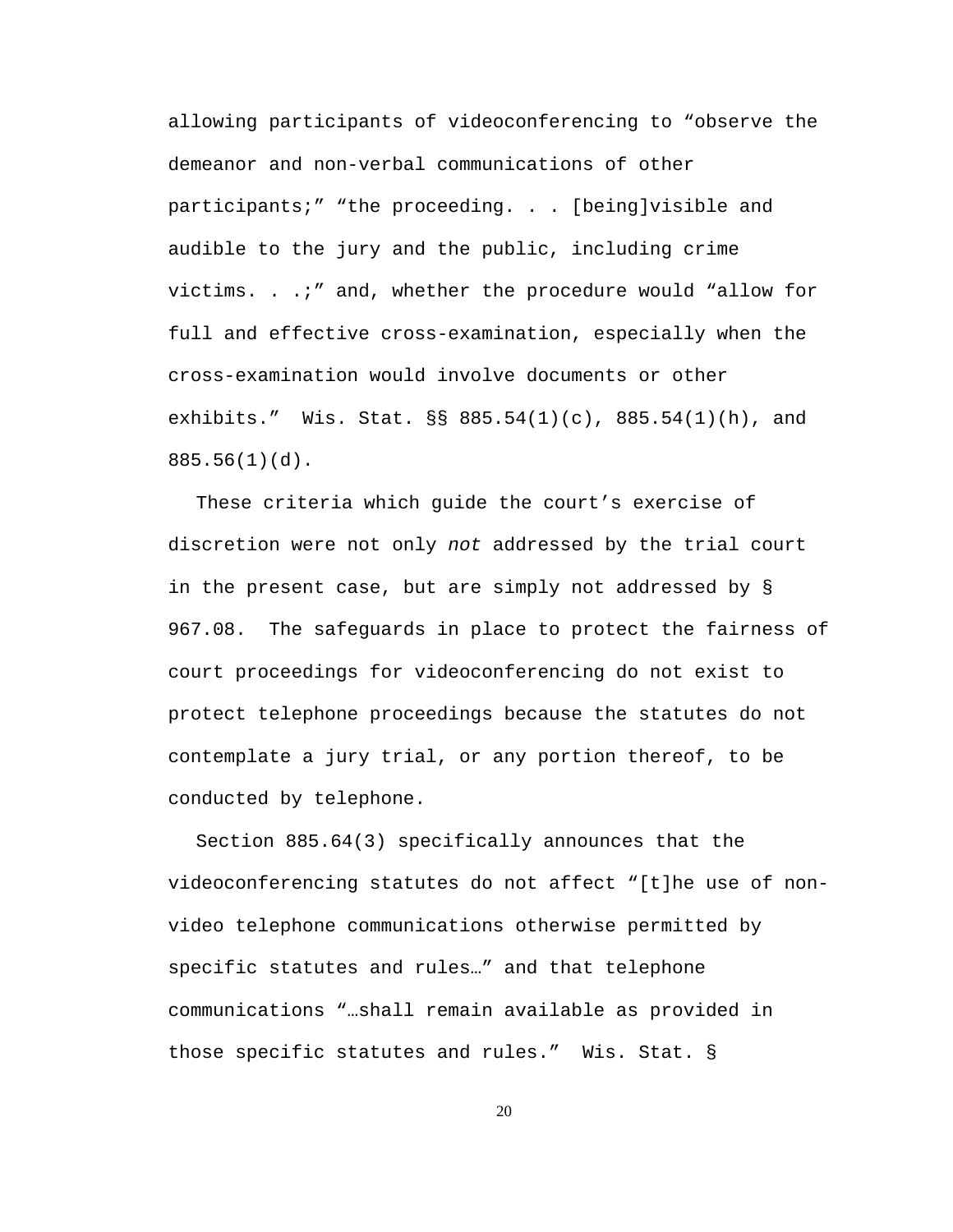885.64(3). Thus, Wis. Stat. § 967.08 is not affected by the videoconference statutes and is undoubtedly controlling over telephonic testimony. Because no statutory provision exists for telephone testimony at a jury trial, it should not have been allowed by the trial court.

II. **THE CIRCUIT COURT ERRED WHEN IT INVOKED THE GENERAL STATUTE 906.11, DESPITE THE MORE SPECIFIC STATUTORY PROVISIONS IN 967.08 WHICH DOES NOT ALLOW FOR TELEPHONE TESTIMONY AT A CRIMINAL JURY TRIAL**.

#### **A. The Standard of Review**

Whether the circuit court erred when it invoked Wis. Stat. § 906.11 despite the more specific statutory provision in Wis. Stat. § 967.08 is a question of law that appellate courts will consider de novo. *See, e.g., Phelps v. Physicians Ins. Co. of Wis.*, 2009 WI 74, ¶ 36, 319 Wis. 2d 1, 768 N.W.2d 615. (The interpretation and application of statutes are reviewed independently).

#### **B. Plain meaning of statute**

Statutory interpretation begins with the language of the statute. If the meaning of the statute is plain, inquiry may be stopped. *See State ex rel. Kalal v. Circuit Court for Dane County*, 2004 WI 58, ¶45, 271 Wis. 2d 633,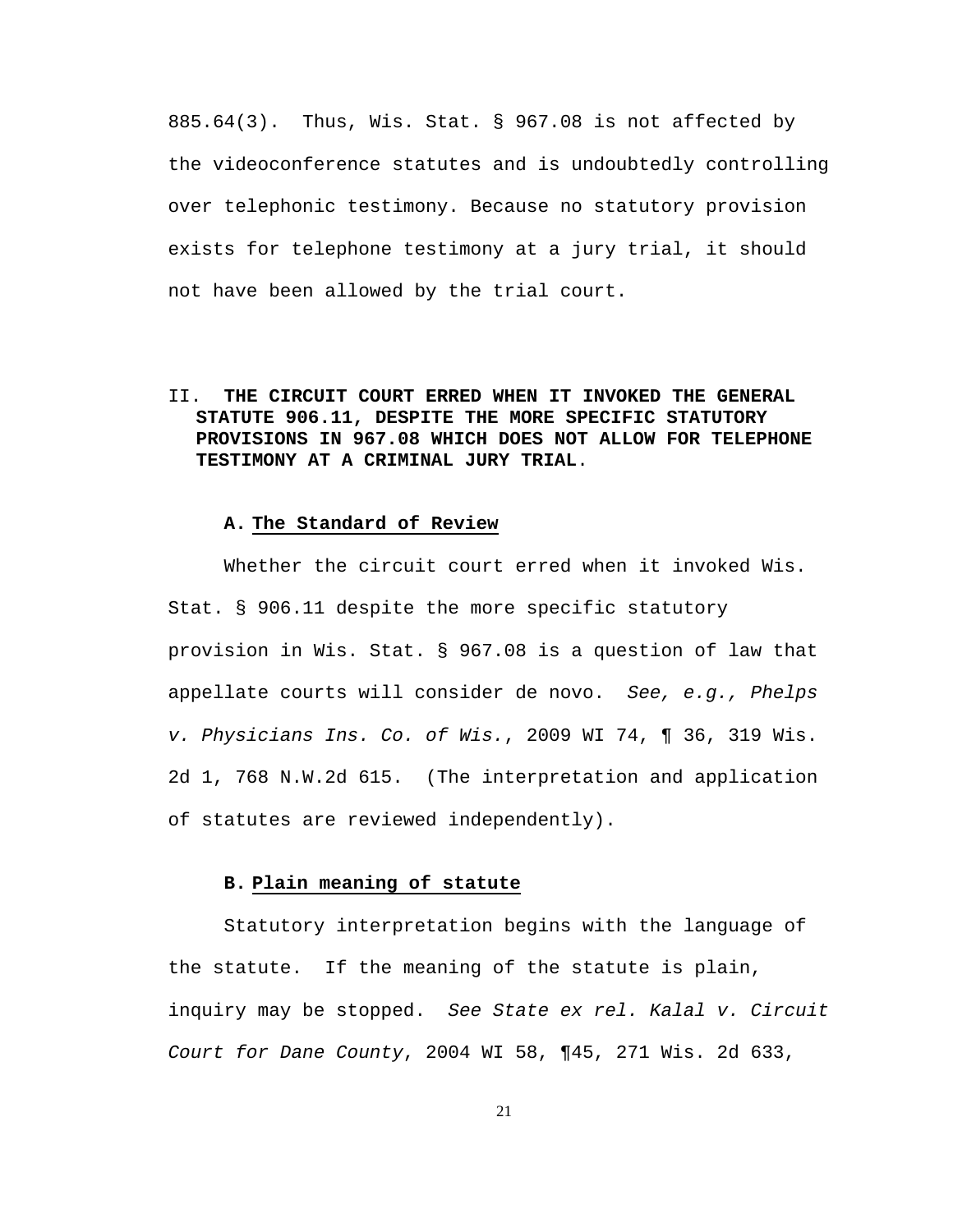681 N.W.2d 110 (citation omitted). The State urges this court to decide the case based on the plain meaning of the language of Wis. Stat. § 967.08, which does not allow for telephone testimony at a criminal jury trial. However, because the trial court decided the issue by invoking Wis. Stat. § 906.11, it must be addressed.

Subsection (1) of Wis. Stat. § 906.11 states:

**906.11 Mode and order of interrogation and presentation.** (1) Control by the judge. The judge shall exercise reasonable control over the mode and order of interrogating witnesses and presenting evidence so as to do all of the following:

(a) Make the interrogation and presentation effective for the ascertainment of the truth.

(b) Avoid needless consumption of time. (c) Protect witnesses from harassment or undue embarrassment.

This evidentiary rule provides the circuit court with broad discretion in its control over the presentation of evidence at trial; however, that discretion is not unfettered. *See State v. Smith*, 2002 WI App 118, ¶ 15, 254 Wis. 2d 654, 648 N.W.2d 15 (*citing Waters ex rel. Skow v. Pertzborn*, 2001 WI 62, ¶ 31, 243 Wis. 2d 703, 627 N.W.2d 497).

# **C. If statutes are in conflict, the more specific statute controls.**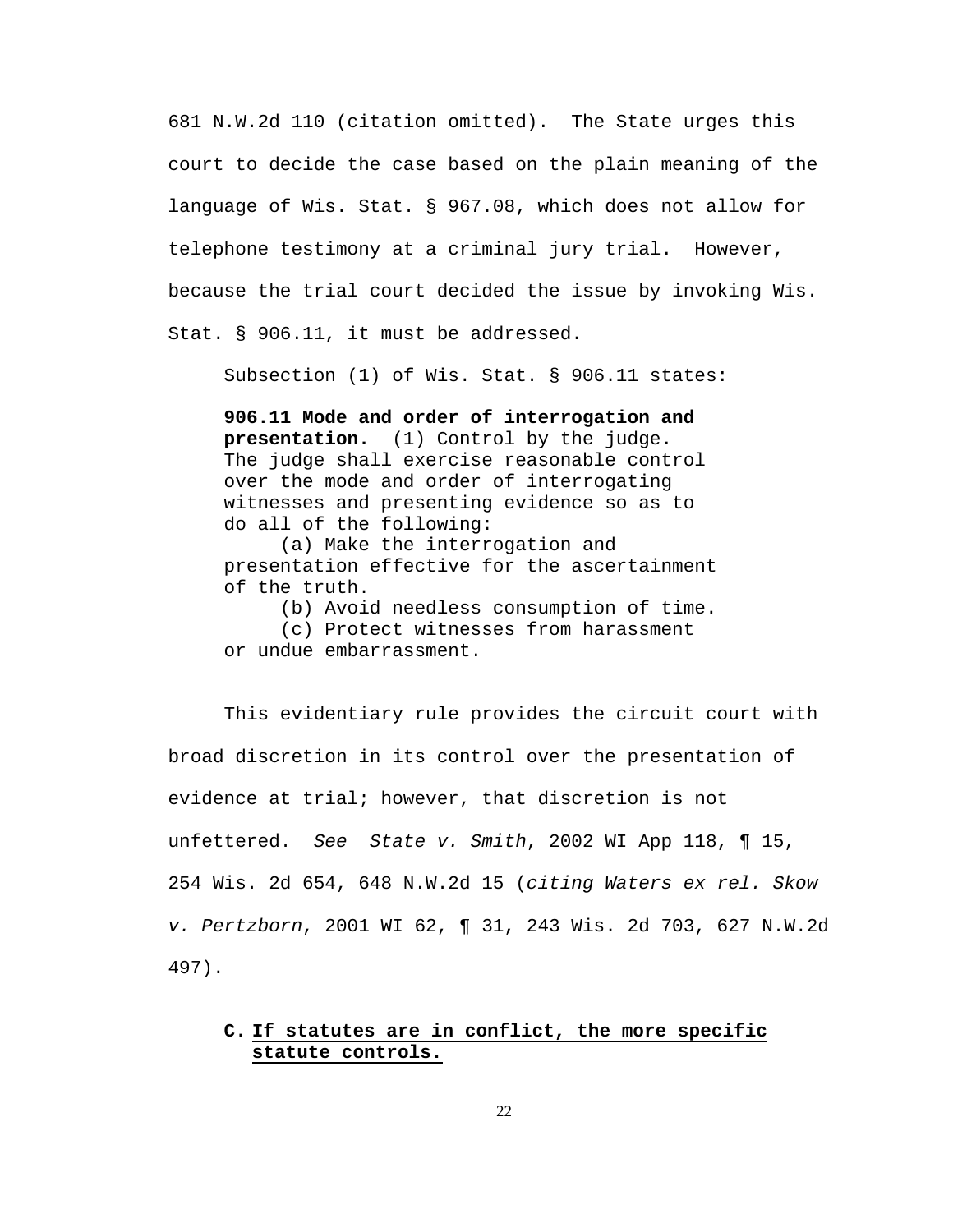Wisconsin Stat. § 967.08 specifically enumerates criminal proceedings in which telephone testimony is allowable. Section 906.11 gives the trial court broad, but general, discretion over the presentation of evidence in criminal proceedings. Section 967.08 is therefore more specific and trumps § 906.11. *See State v. Smith*, 254 Wis. 2d 654, ¶ 15 (*citing State ex rel. S.M.O. v. Resheske*, 110 Wis. 2d 447, 453, 329 N.W.2d 275 (Ct. App. 1982) (acknowledging the rule that "where a general statute conflicts with a specific statute, the specific statute prevails")).

The trial court clearly believed that the statutes involved the same subject matter and appeared to conflict. The trial court believed that § 906.11 trumped § 967.08 (40:7; A-Ap. 7; 41:10; A-Ap. 26) However, the court disregarded that the more specific statute controls. *See Clean Wis., Inc. v. Public Serv. Comm'n*, 2005 WI 93, ¶ 175, 282 Wis. 2d 250, 700 N.W.2d 768. "[T]his is especially true where the specific statute is enacted after the general statute." *Martineau v. State Conservation Comm'n*, 46 Wis. 2d 443, 449, 175 N.W.2d 206 (1970). Here, Wis. Stat. § 906.11 was enacted in 1973 and Wis. Stat. § 967.08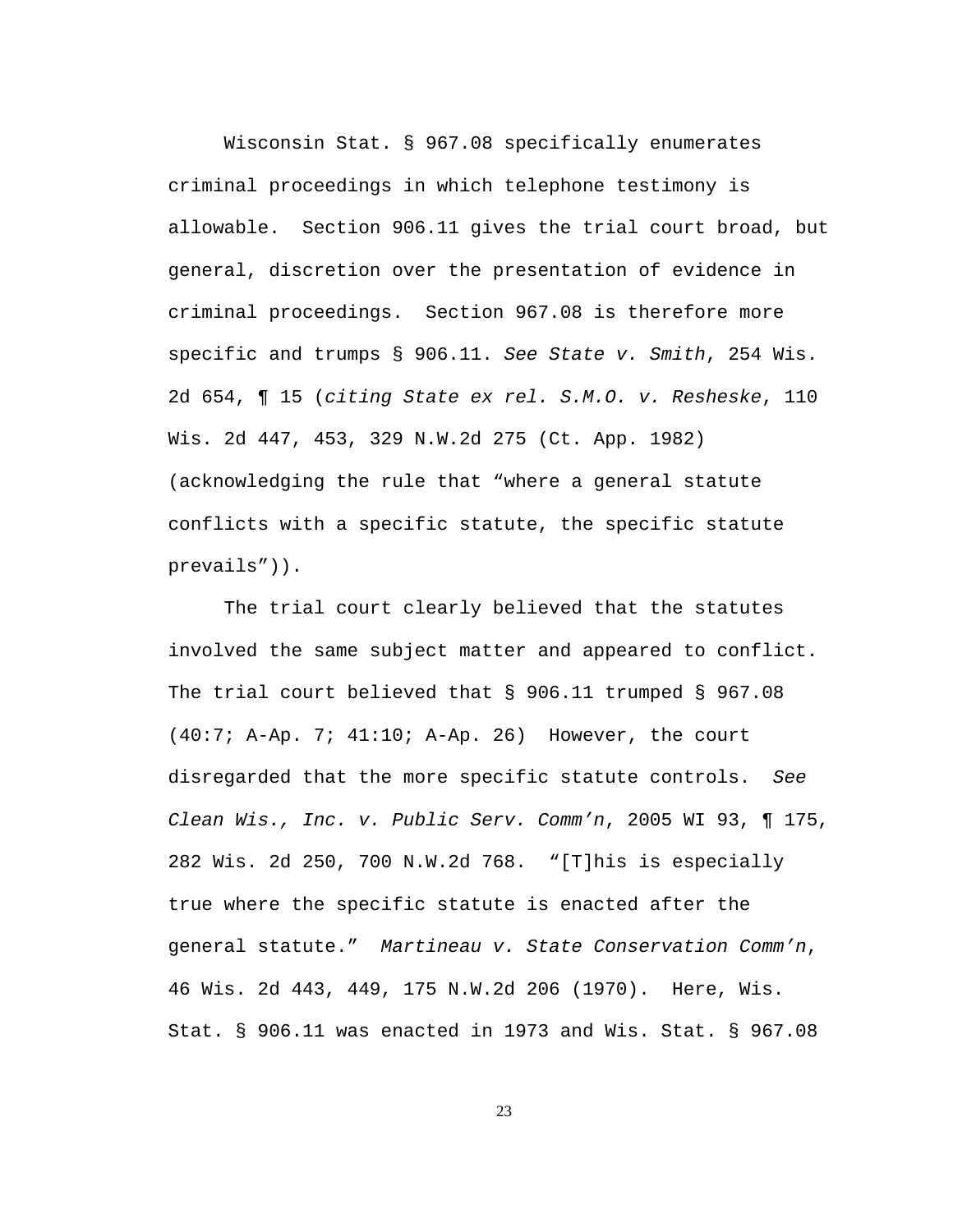was enacted in 1987, with revisions in 1990. *See* Sup. Ct. Order, 59 Wis. 2d R1, R185 (1973); Sup. Ct. Order, 141 Wis. 2d xii (1987); Sup. Ct. Order, 158 Wis. 2d xvii (1990). Thus, the specific statute listing allowable telephonic proceedings in criminal cases was enacted after the general statute allowing the court discretion over evidence. The trial court erred when it used Wis. Stat. § 906.11 to trump the more specific and more recently enacted Wis. Stat. § 967.08. Section 967.08 thus controls and does not allow for telephone testimony at a criminal jury trial.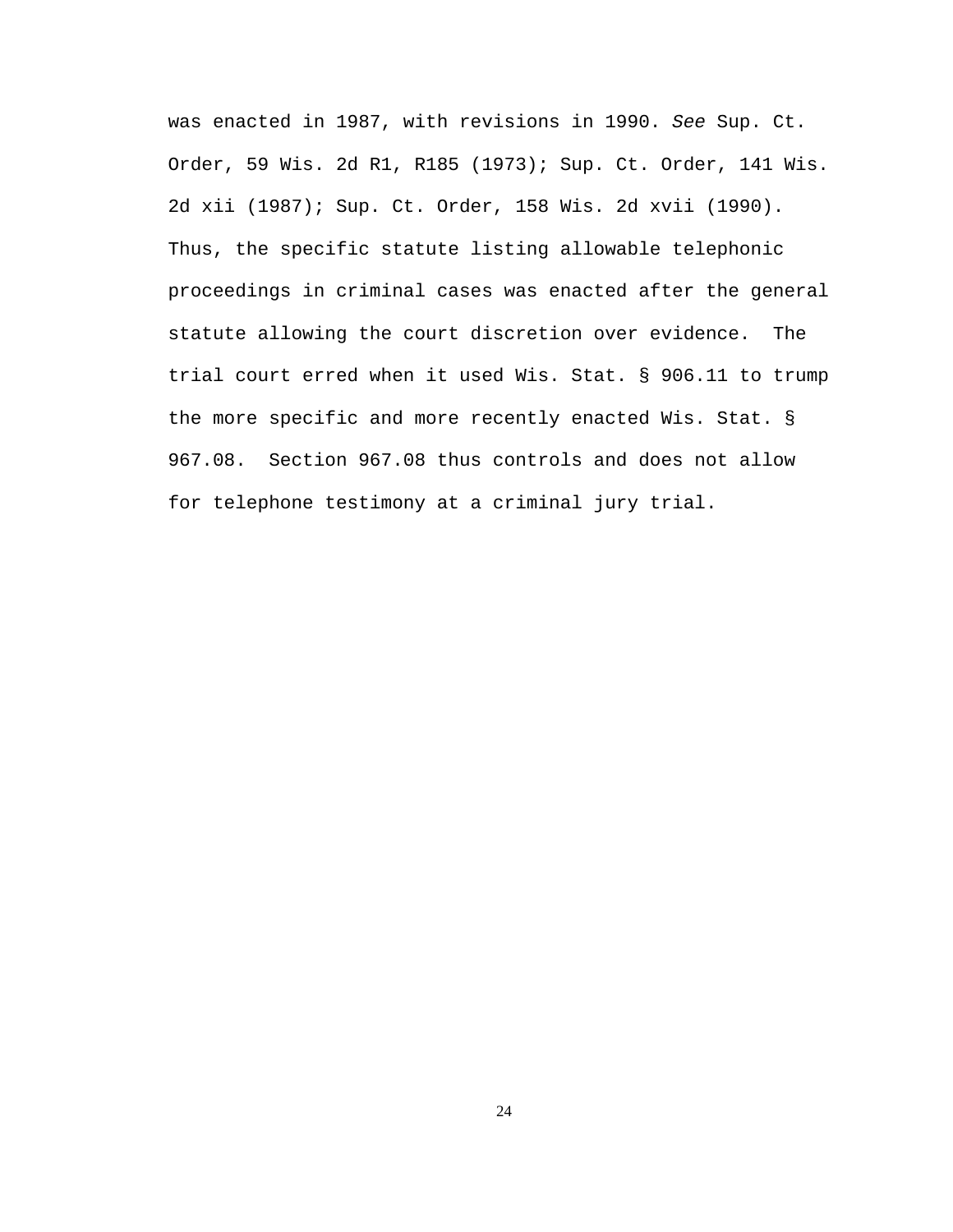#### **CONCLUSION**

This Court should reverse the circuit court's order allowing for telephonic testimony at a criminal jury trial.

Dated this 24th day of May, 2016.

Respectfully submitted,

Erin Hanson Assistant District Attorney Dane County, Wisconsin Attorney for Plaintiff-Appellant State Bar No. 1037939

215 South Hamilton Street Dane County Courthouse, Room 3000 Madison, WI 53703 (608)266-4211 erin.hanson@da.wi.gov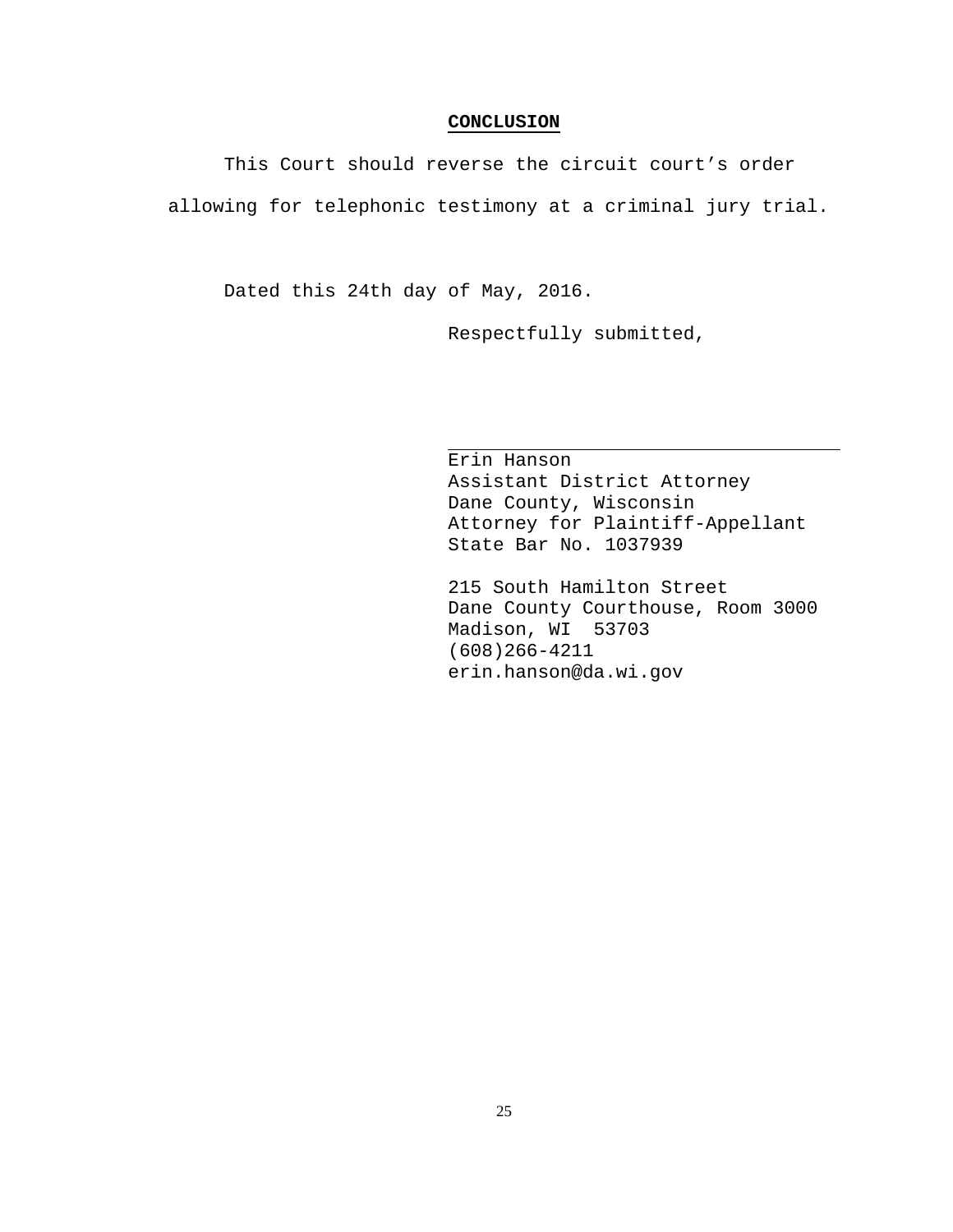#### **CERTIFICATION**

I certify that this brief conforms to the rules contained in sec. 809.19(8)(b) and (c) for a brief produced using the following font:

> Monospaced font: 10 characters per inch; double spaced; 1.5 inch margin on left side and 1 inch margins on the other 3 sides. The length of this brief is 25 pages.

Dated: May 24, 2016.

\_\_\_\_\_\_\_\_\_\_\_\_\_\_\_\_\_\_\_\_\_\_\_\_\_\_\_\_\_\_\_

Signed,

Attorney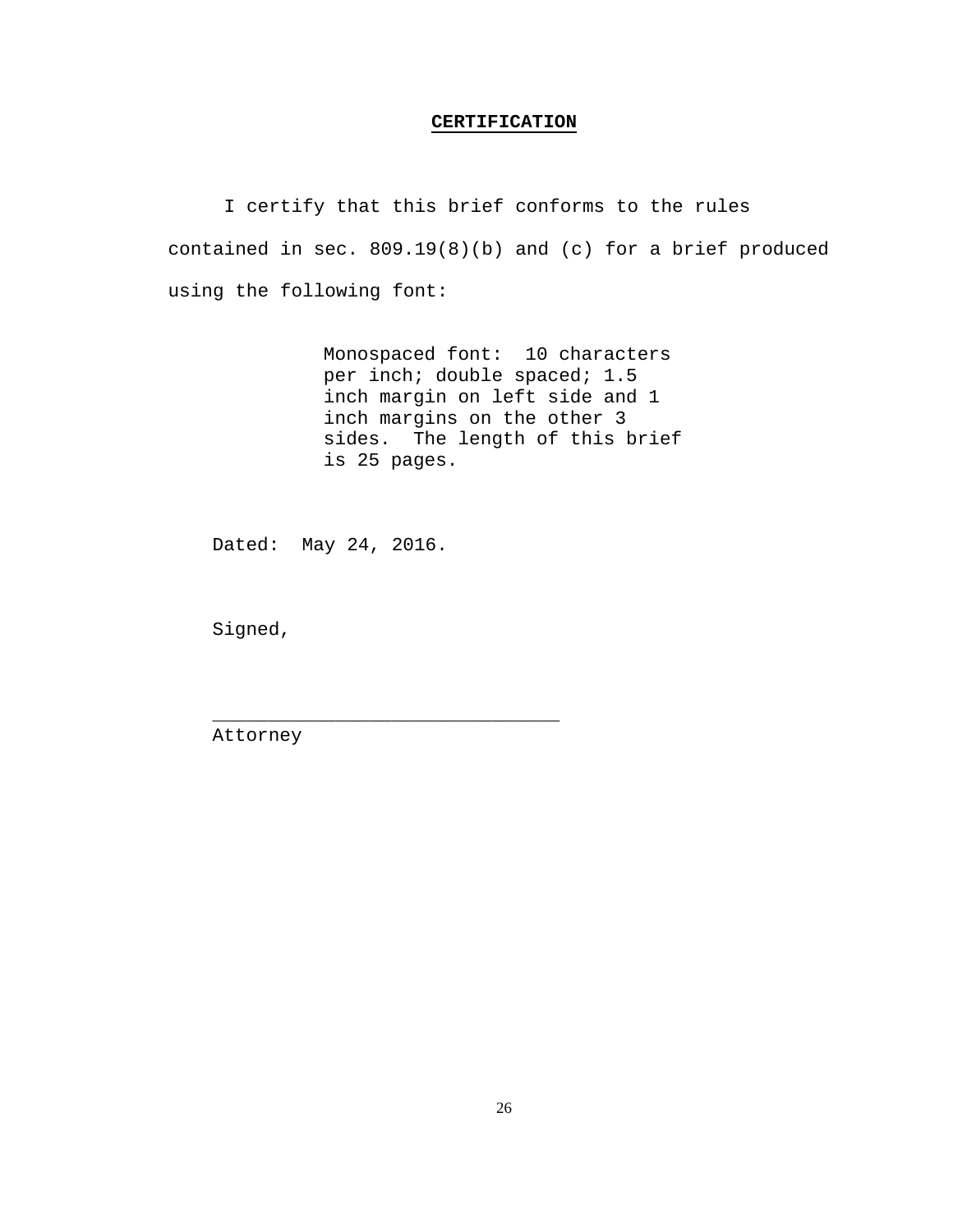# CERTIFICATE OF COMPLIANCE WITH WIS. STAT. § (RULE) 809.19(12)

I hereby certify that:

I have submitted an electronic copy of this brief, excluding the appendix, if any, which complies with the requirements of Wis. Stat. § (Rule) 809.19(12).

I further certify that:

This electronic brief is identical in content and format to the printed form of the brief filed as of this date.

A copy of this certificate has been served with the paper copies of this brief filed with the court and served on all opposing parties.

Dated this 24th day of May, 2016.

Erin Hanson Assistant District Attorney Dane County, Wisconsin

\_\_\_\_\_\_\_\_\_\_\_\_\_\_\_\_\_\_\_\_\_\_\_\_\_\_\_\_\_\_\_\_\_\_\_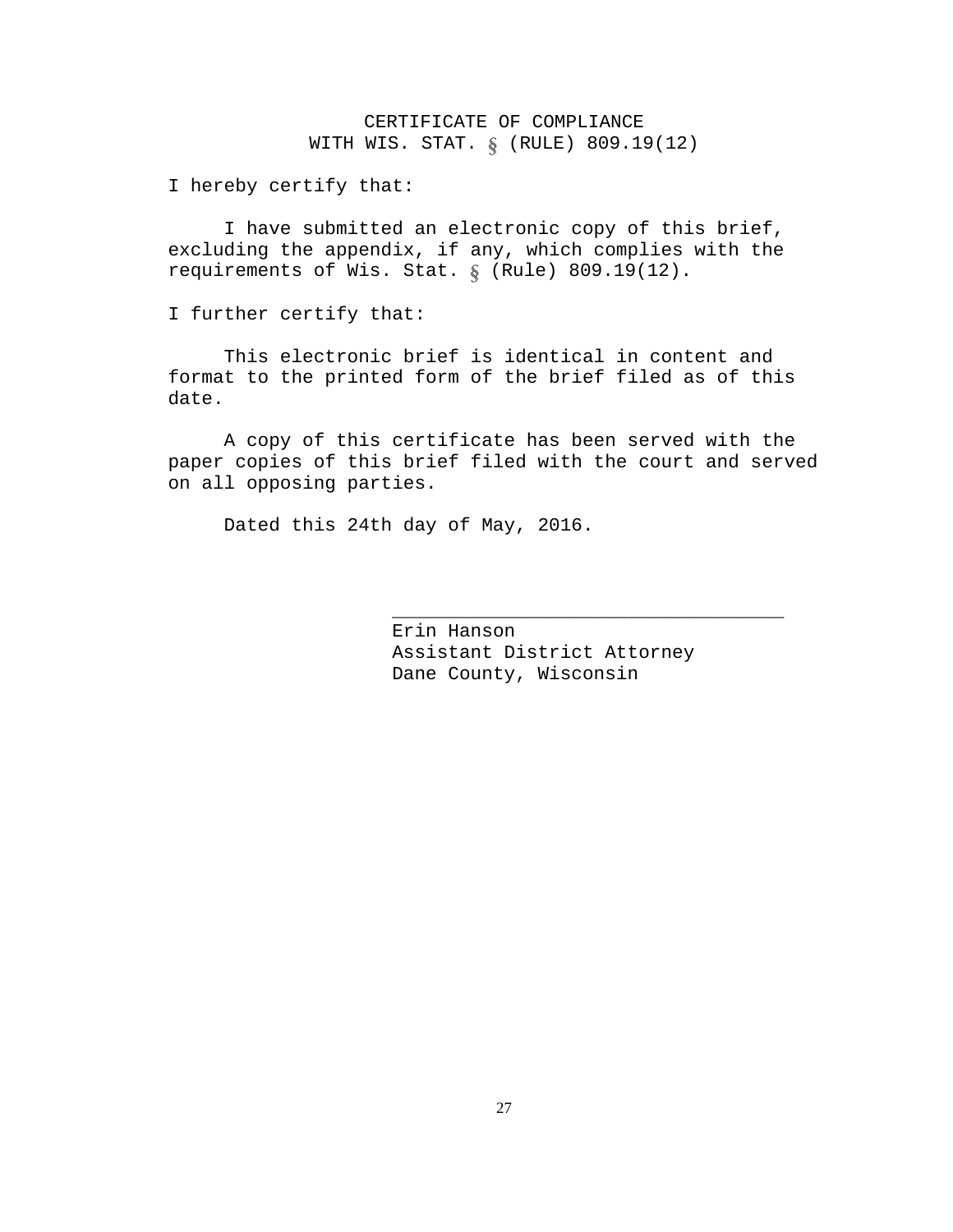#### **APPENDIX CERTIFICATION**

I hereby certify that filed with this brief, either as a separate document or as a part of this brief, is a supplemental appendix that complies with the content requirements of Wis. Stat.  $\S$  (Rule) 809.19(2)(2); that is, the record documents contained in the respondent's supplemental appendix fall into one of the categories specified in sub. (2)(a).

I further certify that if the record is required by law to be confidential, the portions of the record included in the appendix are reproduced using first names and last initials instead of full names of persons, specifically including juveniles and parents of juveniles, with a notation that the portions of the record have been so reproduced to preserve confidentiality and with appropriate references to the record.

Dated this  $24^{th}$  day of May, 2016.

Erin Hanson Dane County, Wisconsin State Bar No. 1037939